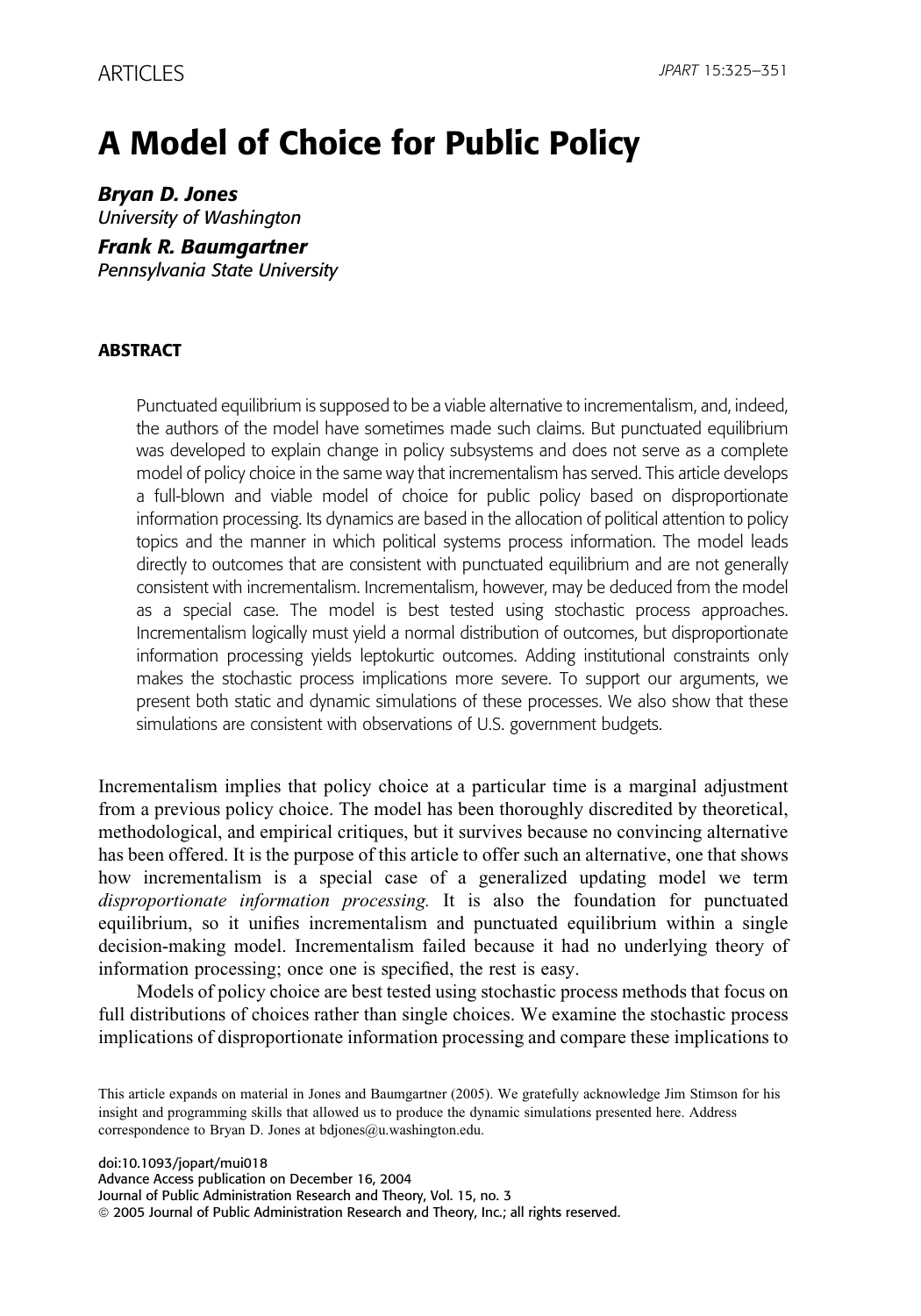incrementalism, and we present some simulations that indicate how robust these results are. Finally, by comparing the results from our simulations with actual budget distributions, we show that disproportionate information processing is consistent with these distributions but incrementalism is not.

# THE INCREMENTAL MODEL

The notion that decision makers make incremental course corrections from the status quo has dominated thinking about policy change since the late 1950s. While the concept is general, it has been applied with particular success in the study of public budgets. Scholars drawing on Lindblom (1959), Wildavsky (1964), and others have argued that annual budget results tend to drift rather than to shift abruptly. Budgets were powerfully affected by the concepts of ''base'' and ''fair share,'' which assume that each year's budget should be based on the previous allocation and that any increment should be shared relatively equally across categories and agencies.

The incremental model as a descriptive model of policy choice has been subject to withering fire on theoretical, methodological, and empirical grounds, all profound criticisms that it did not survive. Critics have noted problems in the models used by Davis, Dempster, and Wildavsky (Gist 1982; Natchez and Bupp 1973), in the measures used (Wanat 1974), in the conceptual clarity of terms (Berry 1990; Hayes 1992), and in the nature of the underlying decision-making model (Padgett 1980, 1981). Others have complained of problems in capturing the complexities with simple theories of budgeting, particularly the incremental model (Kiel and Elliott 1992; Rubin 1988; Schick 1998). While the incremental model was discredited by these critiques, it was never replaced by a viable alternative.

The incrementalists based their approach to budget behavior on models of decision making featuring ''considerations of limited rationality in the face of complexity and uncertainty'' (Davis, Dempster, and Wildavsky 1974, 421). In that framework, outputs are governed by standard operating procedures, and these SOPs are incremental in nature. Participants have been expected to use incremental decision rules for three reasons. The first involves the relative ease of reversing mistakes following incremental changes. The second concerns the desire of participants to establish stable expectations in a complex and uncertain environment. The third concerns the nature of overlapping, conflicting, and interacting institutions in American politics, which push participants toward compromise (Davis, Dempster, and Wildavsky 1966, 1974; Fenno 1966; Lindblom 1959; Wildavsky 1964).

All of this does a fine job of explaining where the drag comes from—why decision makers might rely on the status quo and adjust policy from that point. But it does not offer much of a guide concerning how decision makers arrive at these adjustments. It turns out that this is the Achilles heel of the incremental model. A wrongheaded updating model is why the incremental model is so demonstrably wrong when it comes to empirical testing. It is also the key to developing a decision-making model that avoids the difficulties of the incremental model while allowing that model to be deduced as a special case.

Incrementalism in its pure form implies that a decision path will be a random walk through time. This is the case because today's decision is an adjustment from yesterday's. Since we do not know exactly how incremental adjustments are made at any one point in time, we commonly assume that the adjustment is random. The central limit theorem is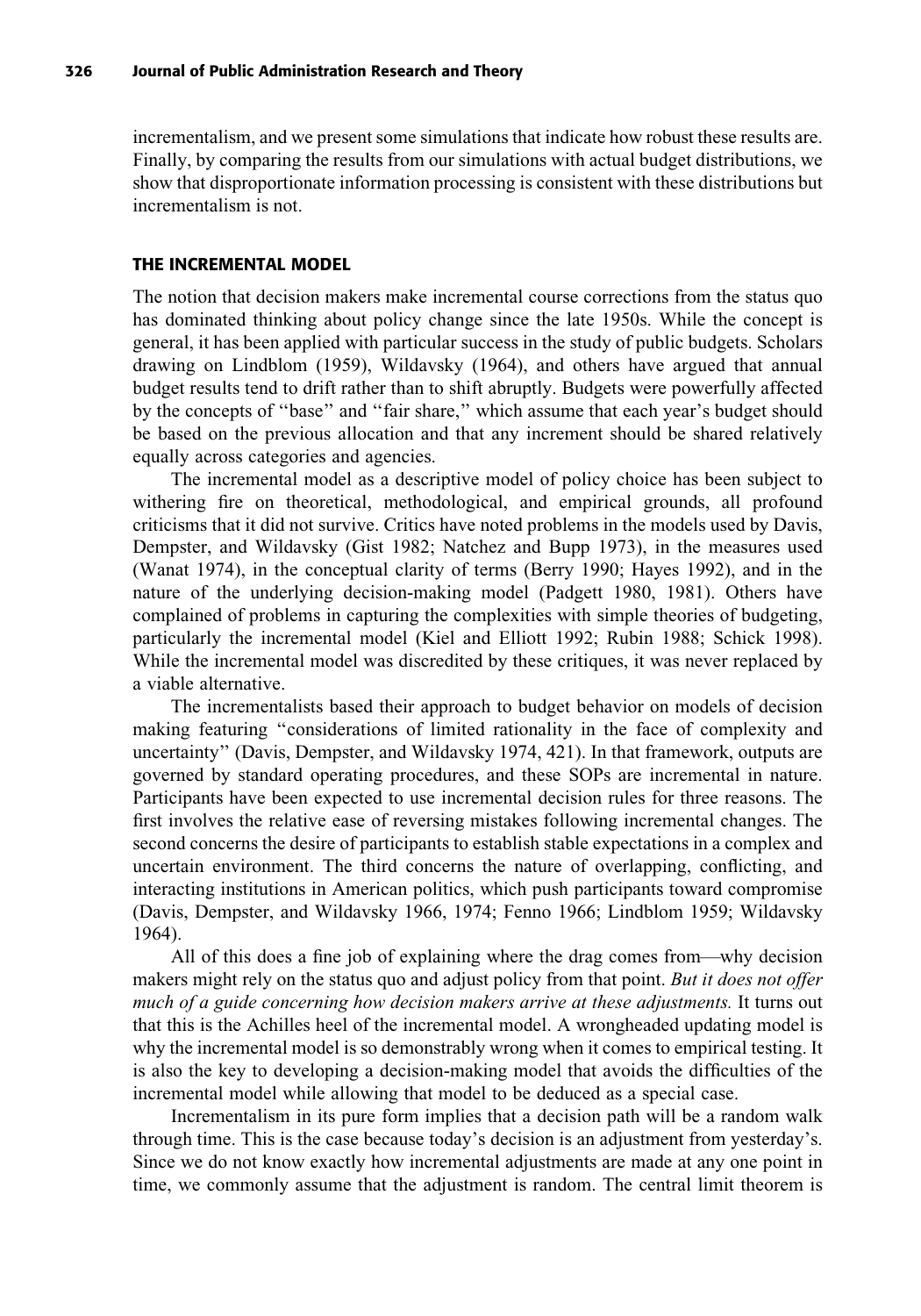a strong buttress for assuming that changes from the status quo are drawn from a normal distribution. Hence we can write (Padgett 1980):

$$
P_t = P_{t-1} + \varepsilon_t \tag{1}
$$

or

$$
P_t-P_{t-1}=\varepsilon_t
$$

Policy today ( $P_t$ ) is policy yesterday ( $P_{t-1}$ ) plus or minus a random component. This implies directly that any period-to-period policy change is simply a random component. If we sum up all these changes or first differences, then the resulting frequency distribution would be approximately normal. The reason is because of our standard assumptions about the error term of the model and the central limit theorem. If we add up all these error terms, each of which is drawn from an unknown distribution with finite variance, then the sum of these terms will be a normal distribution.

Considerable debate, much of it based on misunderstandings, has characterized the notion of incrementalism. Much of the debate has centered on ''how large'' a policy change would need to be to qualify as ''nonincremental.'' Any particular policy change in the eye of one beholder can be trivial; in the eye of another, it can be huge. In the absence of an agreedupon standard, the question of policy change versus continued policy stability is unanswerable. That argument is needless in the distributional perspective, where any change is judged relative to the overall pattern of policy stability and change. If incrementalism holds, then the distribution of policy changes across time must be normally distributed. If it is not so distributed, incrementalism cannot be the right model for the decision process.

# INCREMENTALISM AND UPWARD DRIFT

An important modification of the incrementalist model we call ''incrementalism with upward drift.'' Government budgets in most developed democracies have moved upward since World War II, a payoff from successful economic management. In such an environment, incrementalist politics of mutual partisan adjustment and successive limited comparisons (Lindblom 1959) is played out within a growing pie. Moreover, many programs are funded by formulas that include the size of the target population or some sort of poverty-level floor. These aspects of program funding can result in growth of budgets as the economy grows.

This suggests that the year-to-year upward drift is proportional to last year's budget. Economists have faced a somewhat similar problem, the growth of firms over time. If the factors influencing growth were similar for large and small firms, as they would be if a growing economy lifts all boats, then the growth of firms over time would be proportional to the size of the firm. This assumption is enshrined in economics as the Gibrat thesis (Cefis, Ciccarelli, and Orsenigo 2001).

Incrementalism with upward drift would imply a similar thesis with regard to government budgets. The economy would lift all programs, leading to a proportional growth increment rather than the additive growth increment postulated in the pure incremental model of equation 1. If this stronger form of upward drift, the Gibrat thesis, were applied to government budgets, it would imply that the annual percentage change (rather than the annual dollar change) would be constant—up to the random component. In this formulation the annual percentage change in budgetary commitments would follow a random walk, and the annual proportional (or percentage) difference would follow a normal distribution.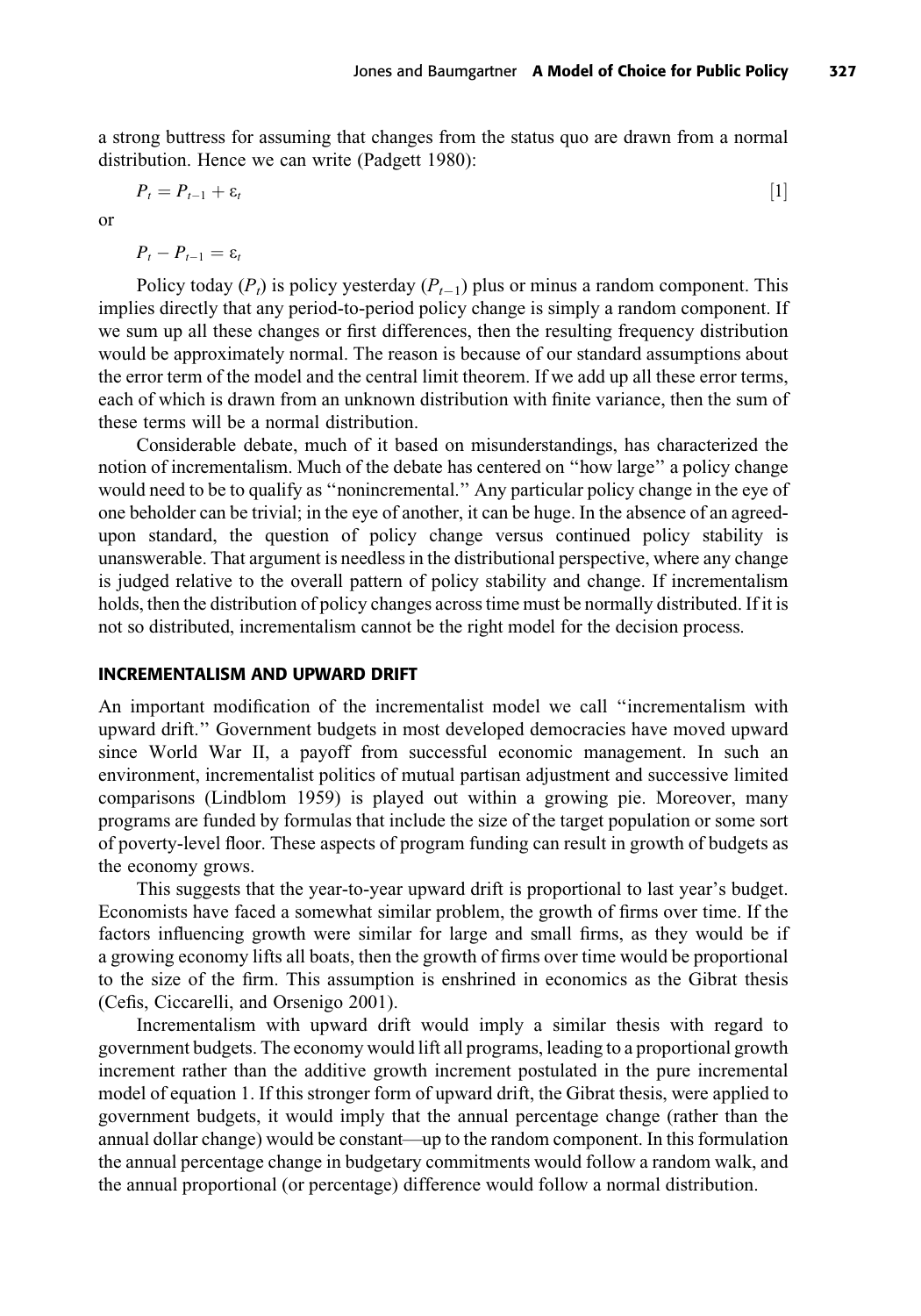Equation 2 says that the policy at time t equals the policy at the earlier time period  $t - 1$ plus a component that is proportional to the policy at the earlier time period and a random component:

$$
P_t = P_{t-1} + kP_{t-1} + \varepsilon_t \tag{2}
$$

(sometimes written as  $P_t = [1 + k]P_{t-1} + \varepsilon_t$ ) We can express this as

$$
P_t - P_{t-1} = kP_{t-1} + \varepsilon_t
$$

and

$$
(P_t-P_{t-1})/P_{t-1}=k+\omega_t
$$

where

$$
\omega_t = \epsilon_t/P_{t-1}
$$

This shows that the proportional change—the change in policy positions between time 1 and time 2 divided by the policy position at time 1—is a constant. That is, the proportional (or percentage, if we just multiply by 100) change is a constant,  $k$ . This proportional growth increment is constant across time.

The pure incremental model predicts a normal distribution for first differences; the Gibrat model applied to government budgets implies that the percentage change distribution will be normal. The constant,  $k$ , just augments each value of the frequency distribution and hence will not affect the shape of the distribution. What we would observe is a location of the center of the distribution at some positive number rather than the 0 predicted by the pure incremental model. Of course, punctuated change can coexist with upward drift. In the United States, the typical program has grown at 4 percent or so since 1947. The Gibrat form of the incremental model, however, predicts that the 4 percent growth is the whole story and that all the other changes would just fall in a normal distribution around this value.

It is critical to understand that a straightforward incremental policy process will invariably lead to an outcome change distribution that is normal. And vice versa: any normal distribution of policy outcome changes must have been generated by an incremental policy process. Any time we observe any nonnormal distribution of policy change, we must conclude that incrementalism cannot alone be responsible for policy change. That is why distributional analyses are so critical to policy studies.

# EMPIRICAL EVIDENCE ON BUDGET DISTRIBUTIONS

An examination of empirical budget distributions shows that they are never normally distributed. The typical pattern is clearly leptokurtic. Figure 1 shows the classic pattern. It is a pooled frequency distribution of inflation-adjusted annual percentage changes of U.S. Office of Management and Budget subfunctions for 1947 through 2003. Pooling across subcategories is necessary because of the relative short length of the time series.

A normal distribution with standard deviation approximately equal to the standard deviation of the frequency distribution is added to the figure for comparison purposes.<sup>1</sup> It is

<sup>1</sup> The standard deviation for the raw distribution is 343; for the pooled distribution it is approximately 35. This is due to the extreme positive values for some categories of expenditure. We have used a standard deviation of 30 to plot the normal distribution on the graph.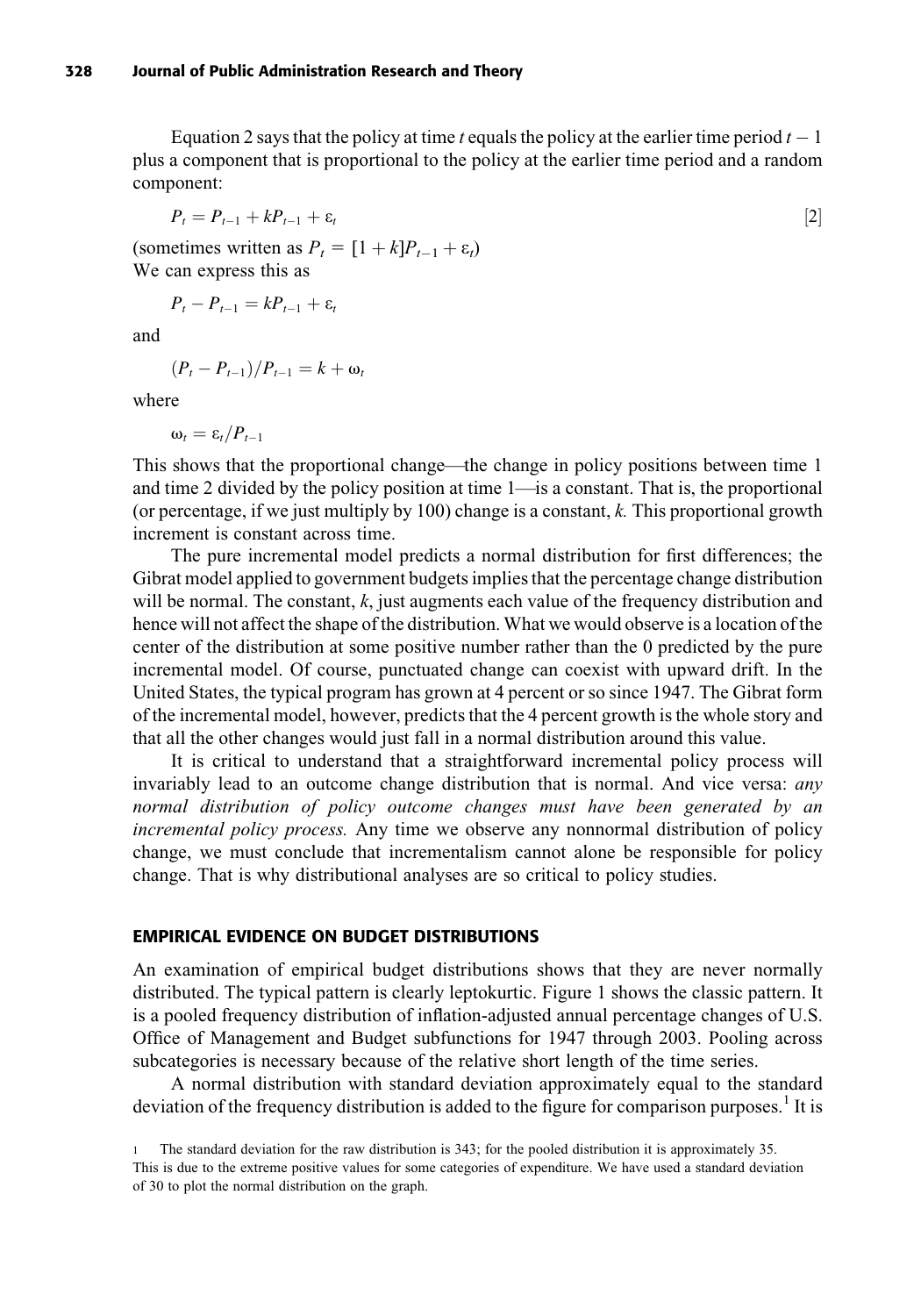#### Figure 1

Pooled Frequency Distribution of Annual Percentage Changes in U.S. Congressional Budget Authority, Fy1947–2003, in Constant 2003 Million Dollars



clear from this heuristic comparison, and it is clear from more exacting statistical tests, that the distribution is not normal.

This ''shape of change'' is familiar to many students of public policy (Jones, Sulkin, and Larsen 2003; True, Jones, and Baumgartner 1999). But the distribution of budget changes for the U.S. national government is not unique; other studies have found similar distributions in U.S. municipalities (Jordan 2003), British and German national budgets (Breunig 2003; John and Margetts 2003), Danish local budgets (Mortensen 2003), and Texas school district expenditures (Robinson 2004). The pattern is general, and the implication is clear: public budgeting is not incremental. What is to be explained is the leptokurtic distribution of changes.

Punctuated equilibrium (Baumgartner and Jones 1993) predicts outcomes consistent with budgetary leptokurtosis, with long periods of policy stasis interrupted episodically with bursts of rapid policy change. But punctuated equilibrium is narrower than incrementalism; it is a policy-making model but not fundamentally a decision-making model. In important ways, incrementalism is both, because it predicts a path of policy outcomes (''product incrementalism'') and a decision-making style (''process incrementalism''). However, underlying punctuated equilibrium is a decision-making model, attention-driven choice (Jones 2001; Jones and Baumgartner 2005). Attention at the individual and collective levels governs the shift from stasis to the positive feedback processes that define rapid change. By providing a model of choice that is consistent with both incrementalism and punctuated equilibrium, we hope to put to rest the confusion that has characterized discussions about decision making and public policy.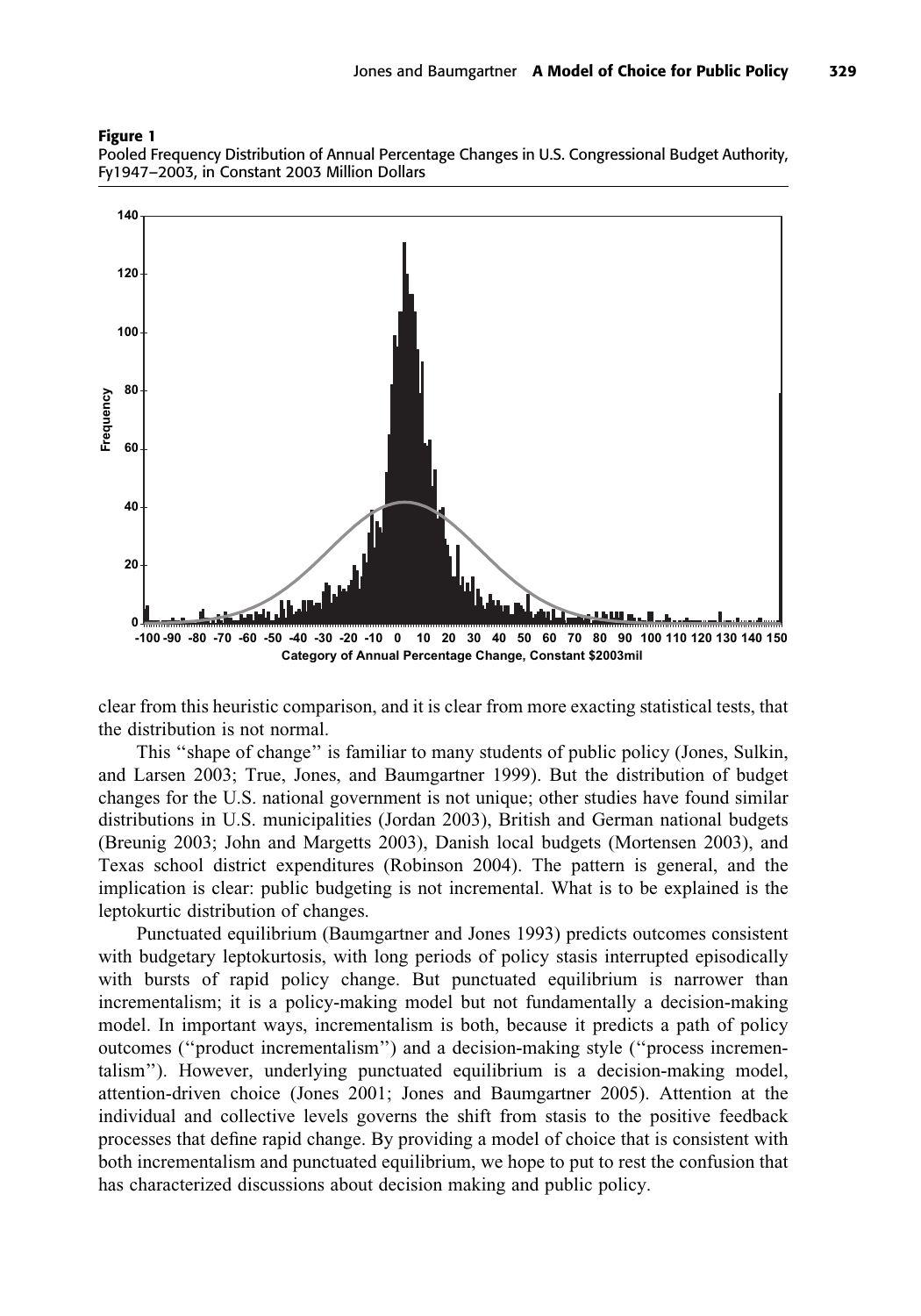## IMPLICIT INDICATORS AS UPDATING

Two different perspectives have guided studies of information processing in politics. In one, information is viewed as a scarce good, and a decision maker must pay search costs of some form or another to update his or her beliefs about the world (Downs 1957; Krehbiel 1991). Information is supplied only when it is paid for (the search costs). In the second perspective, information is freely supplied, but it is of varying reliability, and the decision maker must prioritize the competing messages. Our model is based in this second perspective, which is more relevant for policy choice. Simon (1996) writes of an ''information-rich'' world where attention, not information, is the scarce good, and Rick Hall notes that ''policy relevant information is abundant, perhaps embarrassingly rich, on Capitol Hill'' (1996, 90). The reasons for such information oversupply are twofold. The first is that the incentives for interest groups, think tanks, and administrative agencies are to produce rather than to withhold information; otherwise your competitor will supply the information. So in politics, unlike economics, the incentives are to produce rather than withhold information. Second, Congress has established in the past many agencies whose primary or even sole duty is to produce information—reports, analyses, testimony, and so on.

So in politics a good starting point is to ask how policy makers attend to and prioritize information.<sup>2</sup> We actually have good theories about what to do if we have lots of noisy information about the state of the world. The simple, basic weighted average is the workhorse in information-rich situations. In educational testing, we weight items by reliability to produce a score, or index, across testing items. The worth of capital markets is assessed by an index of stock prices weighted by market shares. Economies are judged by weighted averages of goods and services. In political science, the positions of legislators are judged by Poole-Rosenthal scores, which are based on roll-call votes weighted by their relevance to an underlying dimensional structure.

In all of these and many more situations a decision maker explicitly forms an index out of numerous, often noisy sources of information and keys future choices to the value of the index. But decision makers invariably are producing implicit indicators on virtually every choice they make. Probably the most vivid description of this process of implicit index construction is Doug Arnold's (1990) description of how legislators estimate the potential preferences, which are preferences that are potentially evoked in an election campaign. Arnold writes that legislators ''talk with and listen to their constituents, they read their mail, they watch how issues develop over time, they look for clues about salience and intensity, they consider who might have an incentive to arouse public opinion, they learn from others' mistakes . . . legislators need only combine estimates from various sources in order to estimate their own constituents' potential preferences'' (1990, 10).

The trick is in the combining. How are these diverse sources combined in a sensible manner to reflect the changing state of the world? Combining messages means both getting the sources right and getting the weights right. Not all sources in Arnold's potential preference study are equally valid and reliable. If one has good estimates of reliability, then those can serve as weights, but this will not solve the salience problem. An indicator may shift its relevance to political action rapidly in the political fray. Prior to the publishing of photographs of prisoner abuse at Abu Ghraib Prison in Iraq, policy makers had treated this

<sup>2</sup> This does not mean that searching is unimportant; clearly at some level it is critical, but search alone does not solve the prioritization problem.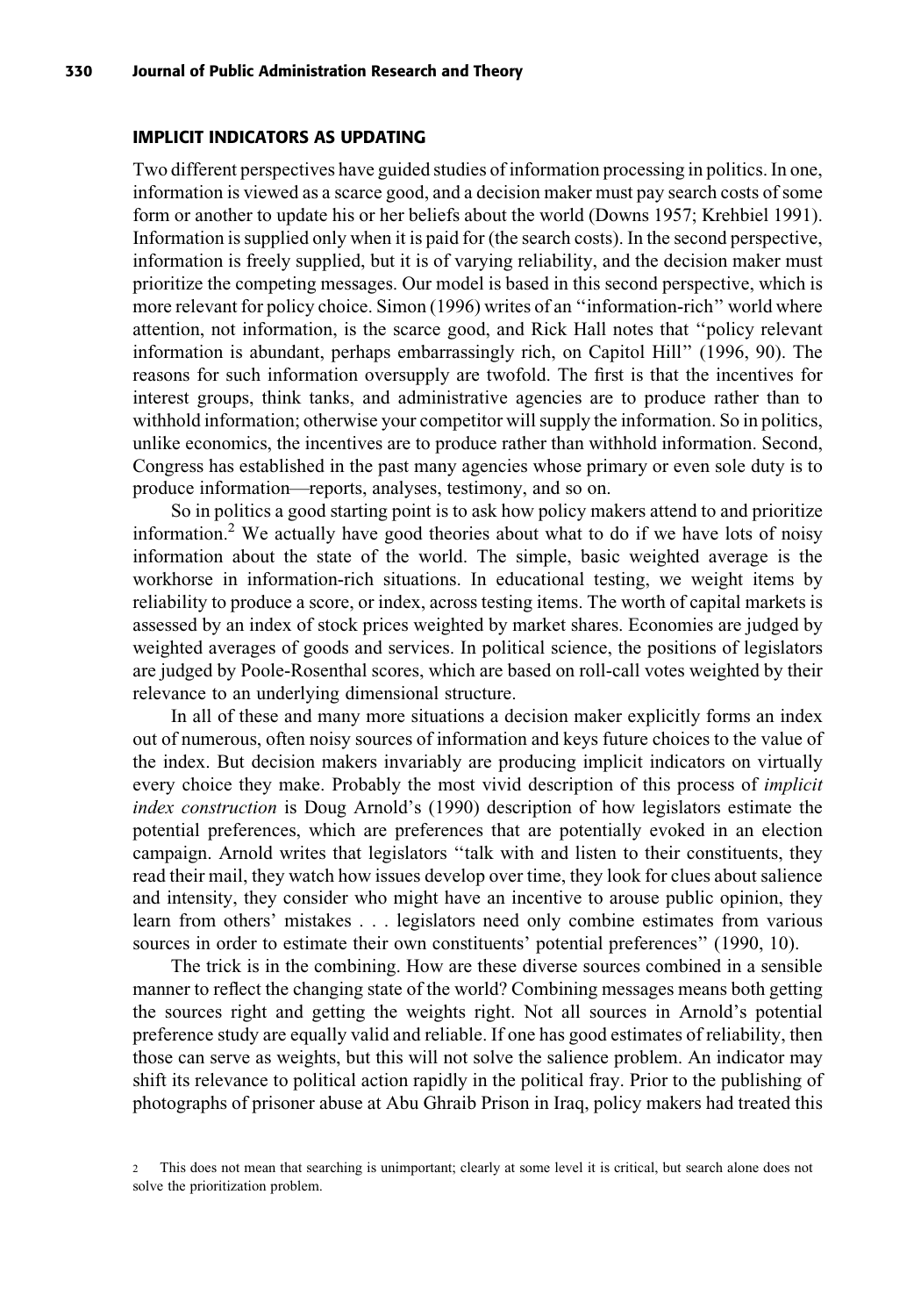aspect of the occupation as irrelevant, even though there was plenty of information that indicated problems. The vividness of the photographs shifted the salience of this issue.

# RATIONAL UPDATING

The best way to update one's beliefs about the world when information is plentiful and sources are fallible is by keying action to an index made up of a weighted combination of indicators, with the weights determined by relevance to the part of the world being monitored and the reliability of the information. We leave the question of how weights are determined aside for the present, but we note that there are standard ways in some circumstances for dealing with them. For example, relevance may be judged through interitem correlations (such as is done in creating standardized tests), and reliability may be judged though repeated measures.

The implicit index model, simply a weighted average of indicators, can be written as

$$
L_t = \omega_{1t}I_{1t} + \omega_{2t}I_{2t} + \ldots + \omega_{kt}I_{kt} + \gamma_t
$$
\n<sup>(3)</sup>

where

 $L_t$  is the value of the index at time t,

 $I_{kt}$  is the kth indicator of the state of the world,

 $\omega_{kt}$  is the weight for the kth indicator,

and  $\gamma_t$  is a random error component.

If the index is used to update prior beliefs about the world, we can write

$$
D_{t} = kL_{t} - D_{t-1} + \xi_{t}
$$
  
\n
$$
D_{t} = k(\omega_{1t}I_{1t} + \omega_{2t}I_{2t} + \ldots + \omega_{kt}I_{kt} + \gamma_{t}) - D_{t-1} + \xi_{t}
$$

or

$$
(D_t - D_{t-1}) = k(\omega_{1t}I_{1t} + \omega_{2t}I_{2t} + \ldots + \omega_{kt}I_{kt} + \gamma_t) + \xi_t
$$
\n[4]

where

 $D_t$  is the decision at time t,

 $D_{t-1}$  is the decision at time  $t - 1$ ,

 $\xi_t$  is a random component,

and  $k$  is just a constant to adjust the units of the index to the units of the decision.

The change from last period's decision is just keyed to the value of the index. That is, a decision maker in a choice situation would examine an index comprising a weighted combination of indicators and update his or her beliefs based on this index. The decision would be a direct consequence of this updating.

# STOCHASTIC PROCESS IMPLICATIONS OF THE IMPLICIT INDEX MODEL

What happens if we were to examine a frequency distribution of decision-to-decision first differences where decision makers were using an implicit index model of the form of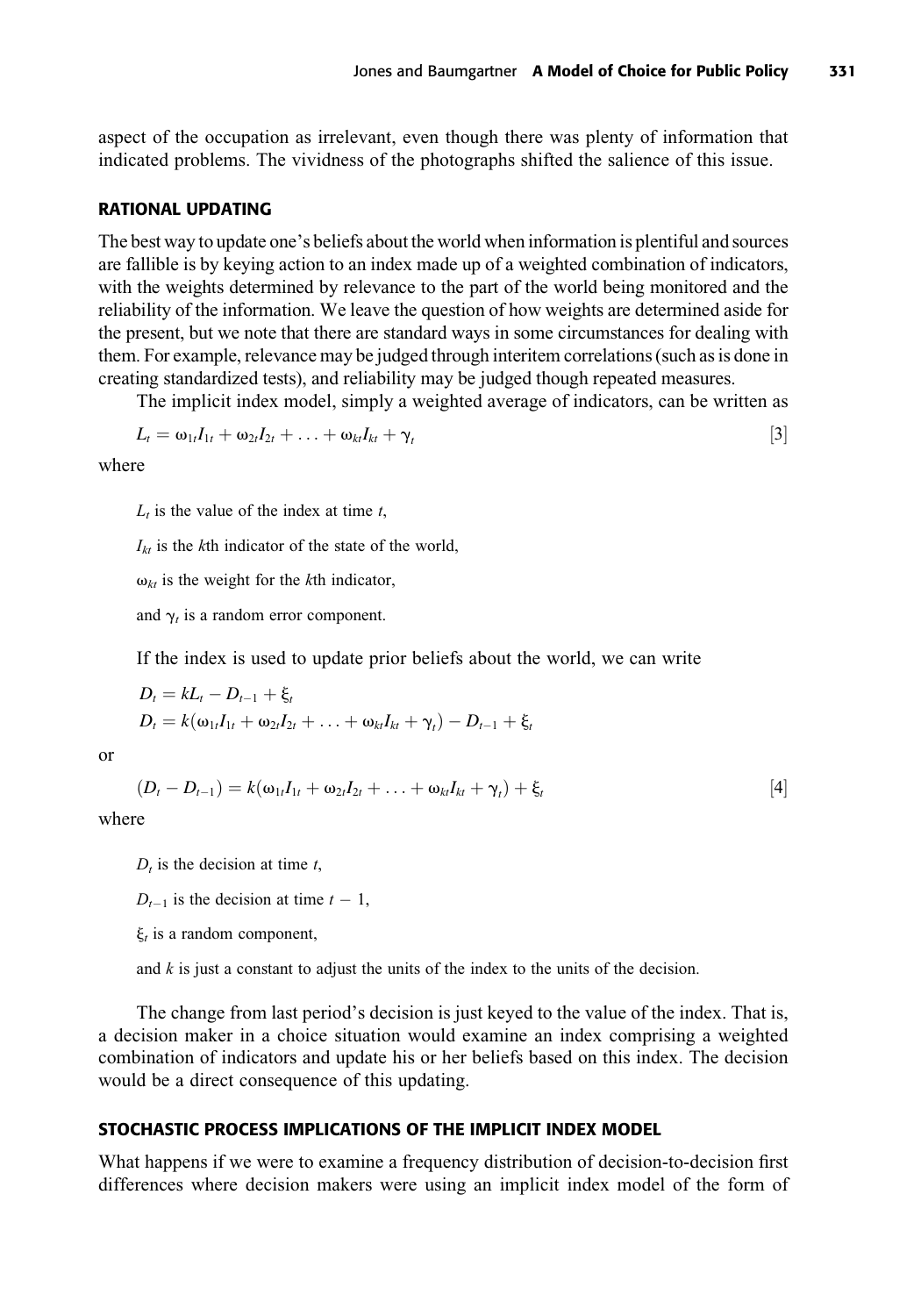equations 3 and 4? We know that a pure incremental model of decision making yields a normal distribution of first differences. In the case of the implicit indicator approach, we know nothing about the particular distributions of underlying indicators, but it would be very difficult to assume that these indicators were normally distributed. Most indicators are probably not normally distributed, since they could indicate the need for policy action due to wars, natural disasters, financial crises, and so forth, none of which is likely to be distributed normally. In the limit, however, a weighted combination of these distributions will be normally distributed, so long as there is a sufficient number of indicators and the weights are not radically different from one another. This is a result of the central limit theorem, which is remarkably robust with respect to the form of the linear combination of the indicators.

As a consequence, the distribution of first differences under conditions of rational updating will be normal. But we note that incremental decision making under the standard assumptions yields a normal distribution. In fact, the standard incremental model has a ''hidden assumption'' in it: that decision makers update in a fashion consistent with the implicit indicator approach. That is, the incremental model will yield a normal distribution of outcomes only if policy changes are keyed to a sum of external events.<sup>3</sup> If incremental decision makers do not update according to an approximation of the implicit indicator approach as laid out here, the distribution of their decisions will not be normal.

It turns out that the central limit theorem is very robust with respect to the number of variables that must be combined into an ''index'' in order to yield a normal distribution. We may show this by using a simple simulation. We have drawn a sample of 10,000 random digits for five different variables.<sup>4</sup> These will serve as the indicators of problems facing government. We may think of these as various indicators of an underlying problem. To take one example, we can think of intelligence analysis about the potential threat from a potential enemy abroad. These indicators must be combined in order to make judgments about the necessity of government action.

Some of these indicators may be subject to severe threshold effects—for example, an indicator of the threat from North Korea could increase nonlinearly if a serious attempt at acquiring nuclear arms is discovered. Others may not be. The central limit theorem implies that if we weight and sum enough indicators, regardless of their distributions, so long as the weights are not terribly different from one another, the sum will be normally distributed.

A simple simulation illustrates this property graphically. We have applied five different nonlinear transformations to the five simulated random variables.<sup>5</sup> Then we summed the five variables and prepared a histogram similar to that diagrammed in figure 1, the budget change histogram. The resulting diagram is presented in figure 2.

It is evident that the distribution approximates the normal distribution, and statistical tests indicate that it does not differ significantly from the normal. This is in many ways an astounding result, because of the limited number of variables we included and the very nonnormal shapes of each of the underlying indicators. Rational adaptation, in the sense of combining several indicators, each of which may be fallible and skewed itself, will lead over time to a normal distribution of responses to the problems that government faces. In

<sup>3</sup> The implicit index is a decision-making interpretation of how the various ''causes'' of a decision are incorporated into the decision.

<sup>4</sup> This was done using a uniform distribution with a mean of 0 and a standard deviation of 1.

<sup>5</sup> The transformations were powers of 3, 5, and 7; the log of the absolute value; and the exponential of the variable minus the mean.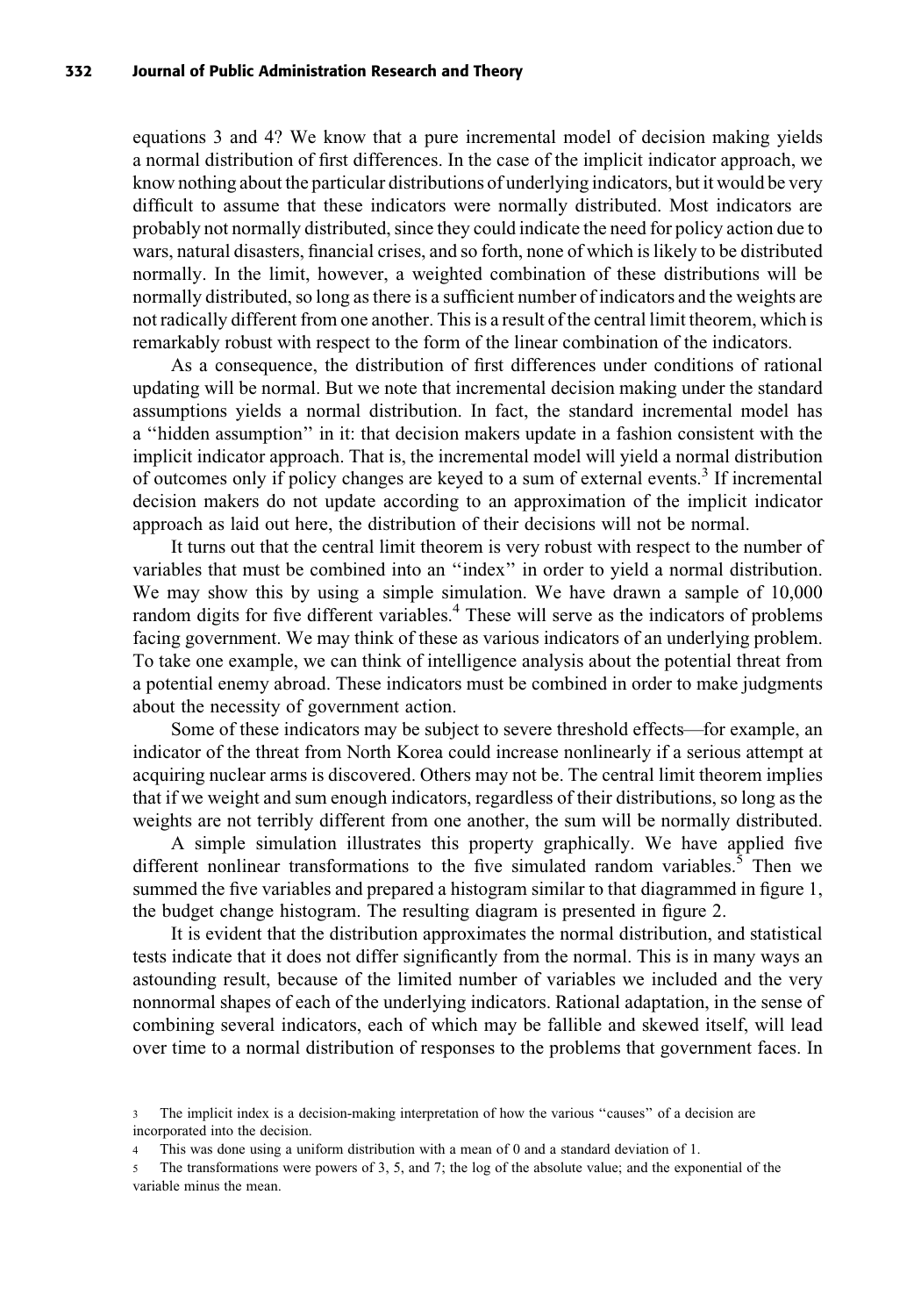



general, if government makes policy according to equation 3, then the outcomes would be normally distributed.

The fact that U.S. budget authority is definitely not normally distributed tells us something very important. It must mean that adjustments in budgets (that is, changes in budget allocations) are not simple sums of external challenges. That is, policy makers do not just study the various sources of information that they have available to them, combine them in some sort of index, and produce policy keyed to the index. Nor do they incrementally adjust from the last period's change with the adjustment keyed to numerous additive causes, consciously (via index construction) or nonconsciously (because whatever causes updating somehow mimics index construction). If they did that, budget outcomes would be normally distributed. Figure 2 shows that this would be the case even if they were facing a great range of different inputs, each being generated by a widely different process (and even if none of these input series were normal). As long as there were many inputs, the combination of many different ones would lead to a normal distribution of outputs.

Incrementalism is updating from the last period's policy decision. To make sense out of the model, we must assume that the updating is random. Ironically, this randomness occurs only when decision makers key their choices to numerous additive causes. This could occur consciously, because decision makers construct indexes that they act upon, or nonconsciously, because the mechanisms forcing choices mimic the index-construction process. In either case, the process might be characterized as *rational updating*, because index construction is a fully rational process in an information-rich world with fallible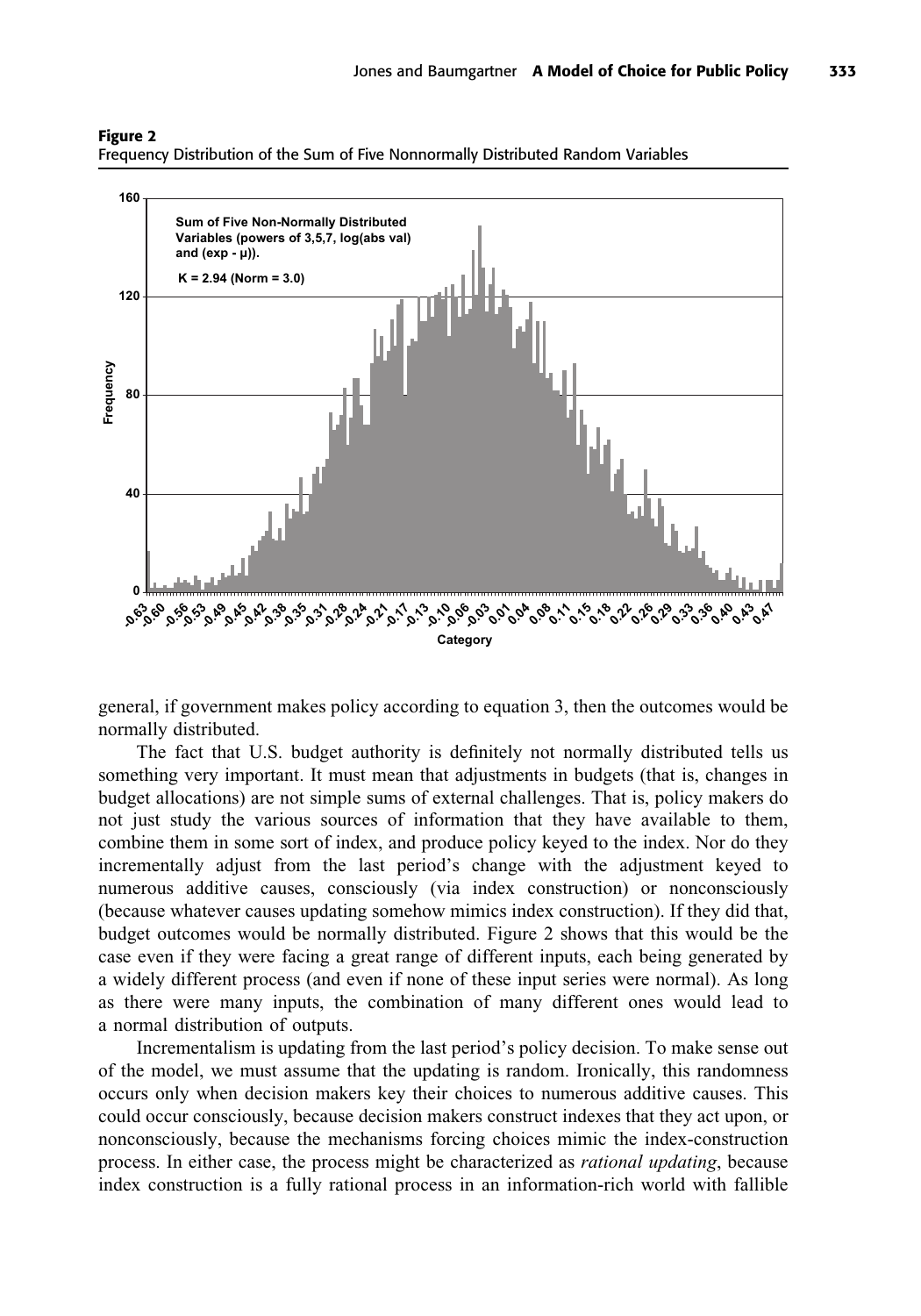indicators. If a policy distribution is not normal, then we are left with the conclusion that incrementalism with index-type updating cannot have occurred, and the process is something other than fully rational updating. Only additive, index-type updating will yield normality.

# HEURISTICS, BOUNDED RATIONALITY, AND ''INDICATOR LOCK''

Bounded rationality and attention-driven choice imply that people are unlikely to follow an index-construction strategy in dealing with most of the choices they face. Rather, they are more likely to hone in on one aspect of a complex situation and key decisions to that aspect. They ''lock on'' to one indicator, which serves as a heuristic for future decision making. Common heuristics in politics include the positions of party leaders and interest groups but can also include single-focus indicators summarized by catch phrases such as ''the axis of evil'' or ''health care is a right.'' Such symbolism leads us to judge the state of the world by reference to single indicators. Even when decision makers rely on a basket of indicators, it is likely that they shift weights as the context changes, fail to focus on many aspects of the world that may not immediately be relevant but have serious long-term consequences, and otherwise compromise the fully rational model of handling diverse signals in an information-rich world.

Unlike the balanced, proportional, and indeed rational updating that is a consequence of index construction, this is disproportionate information processing (Jones 2001; Jones and Baumgartner 2005). Some aspects of the world are unmonitored, unattended to; other aspects are incorporated into the decision process beyond their intrinsic merit. Decisions of course can be keyed only to those aspects of the world that are monitored. This works fine unless the unmonitored aspects of the world turn out to be relevant to the decision. If they are not incorporated in the decision, then errors in decisions—conceived of as the difference between what a full index would imply for choice and what the incomplete basket of monitored indicators implies—will cumulate over time. Such an erroraccumulation model (Larkey 1979) implies disjoint and episodic adjustments in decision making that may or may not be keyed to episodes in the environment.

This is classic bounded rationality in the policy process. Because of the cognitive and emotional constitutions of decision makers, decision making is cybernetic, continually underadjusting and then overcorrecting in an erratic path. Suddenly decision makers recognize that previously ignored facets of the environment are relevant and scramble to incorporate them. Choice is attention driven because unmonitored aspects of reality must be brought into the choice calculus as it becomes impossible to ignore them. Decisions are always ''catching up'' to reality; generals are always fighting the last war.

The mistake, and maybe the only mistake, of the early incrementalists was the failure to recognize the role that attention plays in information updating. They understood the role of bounded rationality in forcing adjustments from the existing policy choice, but they did not appreciate the full implications of bounded rationality for error accumulation in incremental decision making and the consequent need to update episodically.

Institutions impose error correction by providing incentives to those who make course corrections. The legislator who fails to estimate the ''potential preferences'' of his or her constituents runs the risk of electoral defeat. The business executive who ignores market trends may watch as the company's value declines. The worker who shirks risks the loss of a job. The more efficient the mechanisms that enforce error correction, the less erratic the decision path will be.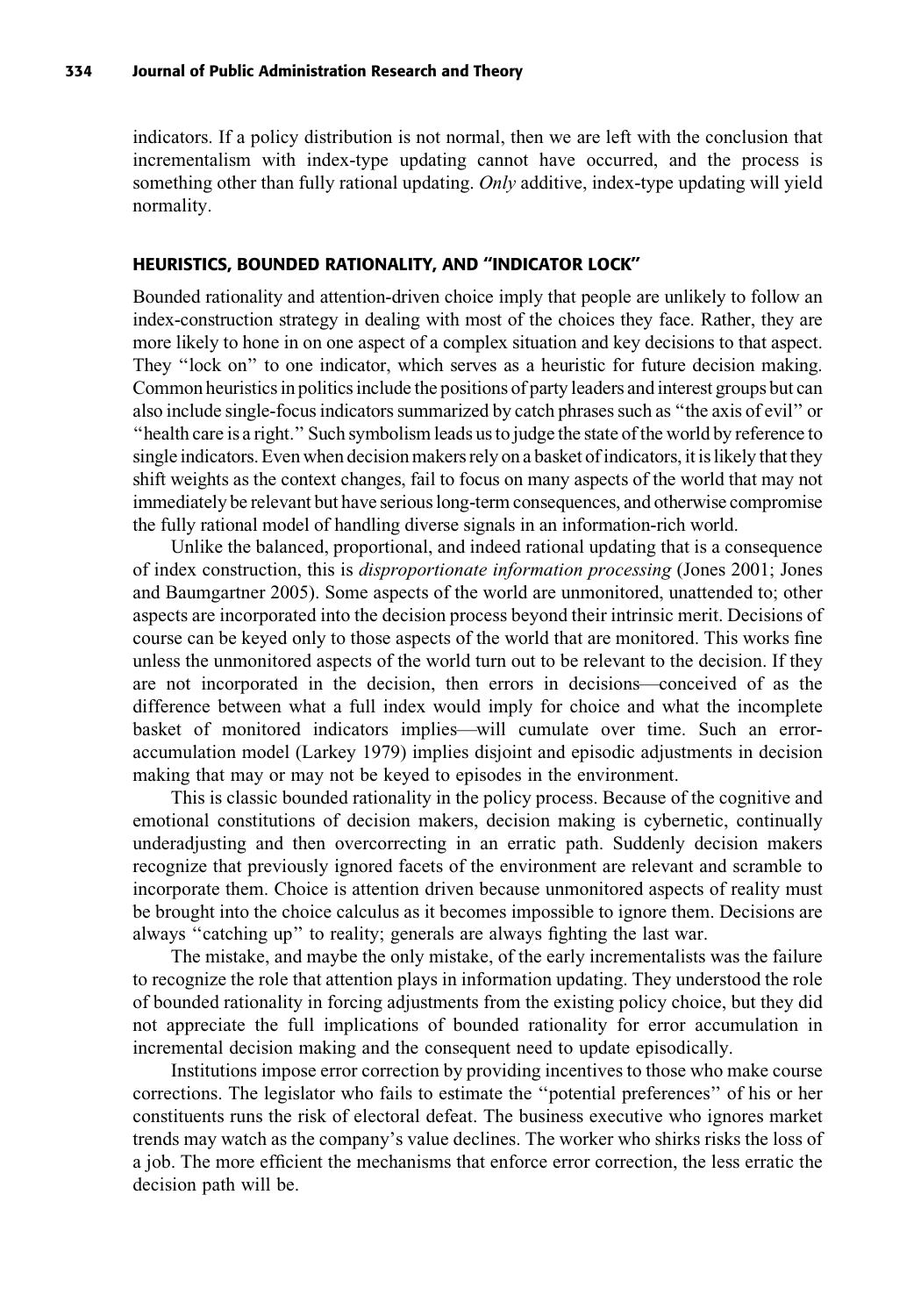#### Figure 3

Frequency Distribution of the Sum of Five Nonnormally Distributed Random Variables with One Disproportionately Weighted



## STOCHASTIC PROCESS IMPLICATIONS

What are the distributional implications of attention-driven updating? Indicator lock implies that the weights for the basket of indicators that the decision maker implicitly uses to monitor the world are unequal, probably severely so. In this case, the central limit theorem will not guarantee that the sum of a set of random variables will converge on a normal distribution as the number of indicators in the basket increases.

We may simulate this disproportionate response process in a manner similar to our simulation of proportionate information processing. We again generated 10,000 random numbers each for five separate nonnormally distributed variables. This time, instead of weighting each one equally, we gave one indicator a weight of 0.8, and the rest were weighted at  $0.05<sup>6</sup>$ . Then we summed the weighted indicators and plotted the results as shown in figure 3.

The distribution is not at all normal. It is leptokurtic, with a kurtosis of 5.65. This distribution cannot have resulted from the nonnormality of indicators; it can only have been generated by the weights. Mathematically, the central limit theorem does not hold when the weights of the summed random variables differ from one another by a large amount. They do not, however, need to be equal; they just cannot be as wildly dissimilar as in our simulation.

<sup>6</sup> The overweighted indicator was the cube. Overweighting any of the other indicators yields similar results, although the extent of the leptokurtosis changes.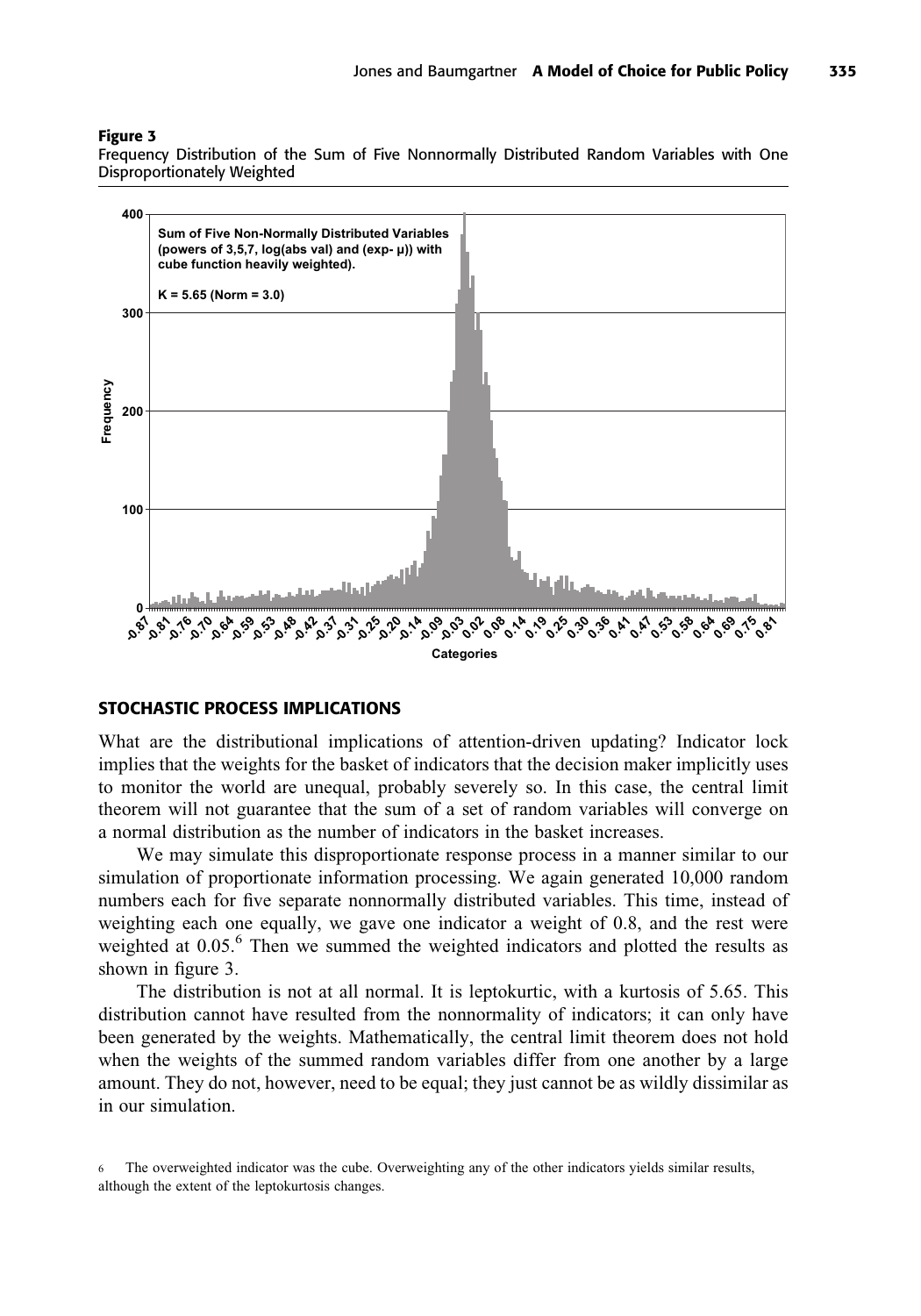If the weighted indicators were normally distributed, then the weighted series would be closer to normal. But a decision maker relying on a single indicator whose distribution was normal would be just ''getting lucky,'' because there is no statistical reason (or empirical reason that we can discern) for assuming that an arbitrarily chosen input stream would be normal. If a few indicators are simultaneously monitored, however, the result is a normal distribution of information. In particular, no expectation about the distribution of outputs can be asserted based on the happenstance that an arbitrarily chosen input distribution is normal.<sup>7</sup>

This is important to grasp. Even if each component part of informational input is nonnormally distributed, the full input distribution will be, so long as decision makers monitor a ''basket'' of indictors. If they produce policy responses that are proportional to the basket of indicators, they will produce normally distributed outputs. If they ''panic'' in response to one indicator, then the outputs will not be normal. They will be leptokurtic. Leptokurtic distributions in policy choice are prime indicators of disproportionality in the choice process.

Moreover, while any particular major change from the status quo can be explained with reference to specific exogenous events, the distinct budgetary leptokurtosis so in evidence cannot be explained with reference to the entire set of exogenous events. This paradox is a direct and unavoidable result of the central limit theorem. Given enough time and a few indicators, normality in outputs will prevail. Policy leptokurtosis is explicable only through a model of choice centering on the internal dynamics of policy making. One cannot find explanations of leptokurtic outputs in the input distributions alone.<sup>8</sup>

#### UPDATING AND ATTENTION-DRIVEN CHOICE

Decision makers are bombarded with information from many sources, and they may seek out other sources to inform themselves. How do they prioritize the information from these many sources, and how do they combine them in making decisions? How do they update their beliefs about the world and incorporate these new beliefs into decisions? The best way would be to weight the information streams by importance and add them to make an index. If participants in an institution receive information from independent diverse streams and weight and sum these diverse streams in an index, then the resulting distribution would be normal by the central limit theorem, at least in the limit.

Let us now turn to less-than-perfect human systems. If individual decision makers rely on a limited set of indicators to monitor their environments, and update them or include newly salient aspects of the environment in the decision-making calculus episodically, the result will be a flow of ''news'' (that is, the information flow that the decision maker attends to) that is not normal. If decision makers act on the ''news,'' rather than a basket of indicators, they will produce a distribution of outcomes that is not normal. Attention-driven choice guarantees nonnormal distributions of policy outputs.

The cognitive architecture of the decision maker imposes a selective bias on the flow of information. Of course, decision makers in politics will not cling forever to bad information, but they undoubtedly believe it far beyond its utility. When the information is

<sup>7</sup> This assumption is commonly made by researchers studying policy outputs using a regression framework when they uncritically assume that the distribution of "errors" or "disturbances" is normal.

<sup>8</sup> Attention-driven choice does not imply that decision making is disconnected from the flow of events, and there surely can be circumstances when weights are shifted in a manner that matches event severity. That will not change the powerful stochastic implications of the model, however.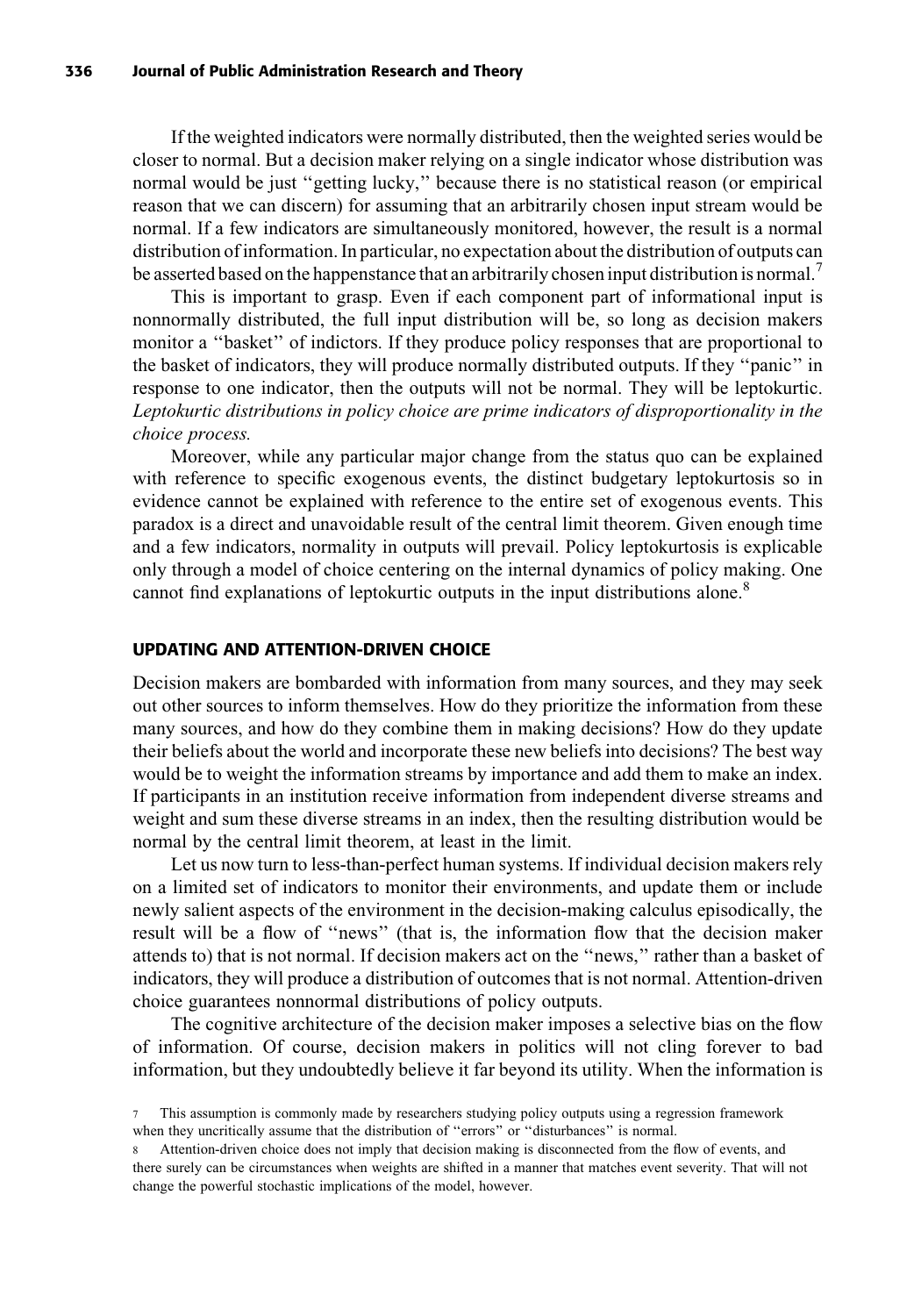exposed as faulty, the decision maker must shift to a new understanding of the situation. In effect, the decision maker locks choice into a set of facts based in the past and must update in a punctuated manner in the face of change that cannot be ignored. The ''news''—that part of the information stream a decision maker attends to and interprets—is leptokurtic.

We have arrived at two very important results. First, pure incremental decision making updated by proportional responses to incoming signals will result in a normal distribution of policy changes. Proportional information processing, when there are multiple, fallible indicators, implies a normal distribution of choices. Updating a choice from a prior standing decision does not change this result. Incrementalism hinges completely on the proportionality assumption, although mostly this has gone unrecognized. As a consequence, proportionate updating in the incremental model is rational adaptation.

Incremental decision making updated by disproportional decision making, however, seems to lead to leptokurtic output distributions. Our model of updating recognizes that decision makers often overweight a single indicator among several. As a decision maker is forced to update using other potential indicators, a pattern of stability and punctuations occurs. This is boundedly rational updating.

We do not have any statistical theorems to justify this claim, but it is strongly suggested by our simulation. Several of the indicators included in the model were upward sloping, approximating threshold effects which suggest response only after a certain level of severity is reached. Others were downward sloping, suggesting a rapid response, then leveling off. In either situation, leptokurtic output distributions resulted from reliance on a single indicator.

We have analyzed decisions on a single policy topic, but a similar model holds among topics. Political leaders typically must juggle numerous policy topics, investing attention in a one-at-a-time manner. This juggling involves overattention to one area as all are changing. The result is an outcome distribution across policy areas that is leptokurtic. The logic is similar whether we focus on choices involved in a single decision or we focus on the panoply of issues that the political system processes.

The converse of these propositions is also true: normal output distributions invariably indicate incremental decision making with proportional updating, and leptokurtic output distributions are characteristic indicators of disproportionality in the choice process. If we observe such output distributions, we can conclude that disproportionate information processing is occurring.

# FRICTION IN POLITICAL INSTITUTIONS

We have concentrated thus far on human factors in decision making that generally lead to disproportionate information processing. Even without the friction of formal institutional arrangements, policy would be produced disproportionately. Add institutions into the mix, and the disproportionality can be magnified. One advantage of the stochastic approach we employ here is that we can examine theoretically these two sources of disproportionality even though we have no idea of the particular combinations that might emerge in any particular situation.

We need to be somewhat more precise about the idea that decision-making costs lead to institutional friction. The payoff will be a very general framework for studying political, economic, and social change where interactions among actors are structured by institutions. An institution may be defined as a set of individuals acting according to common rules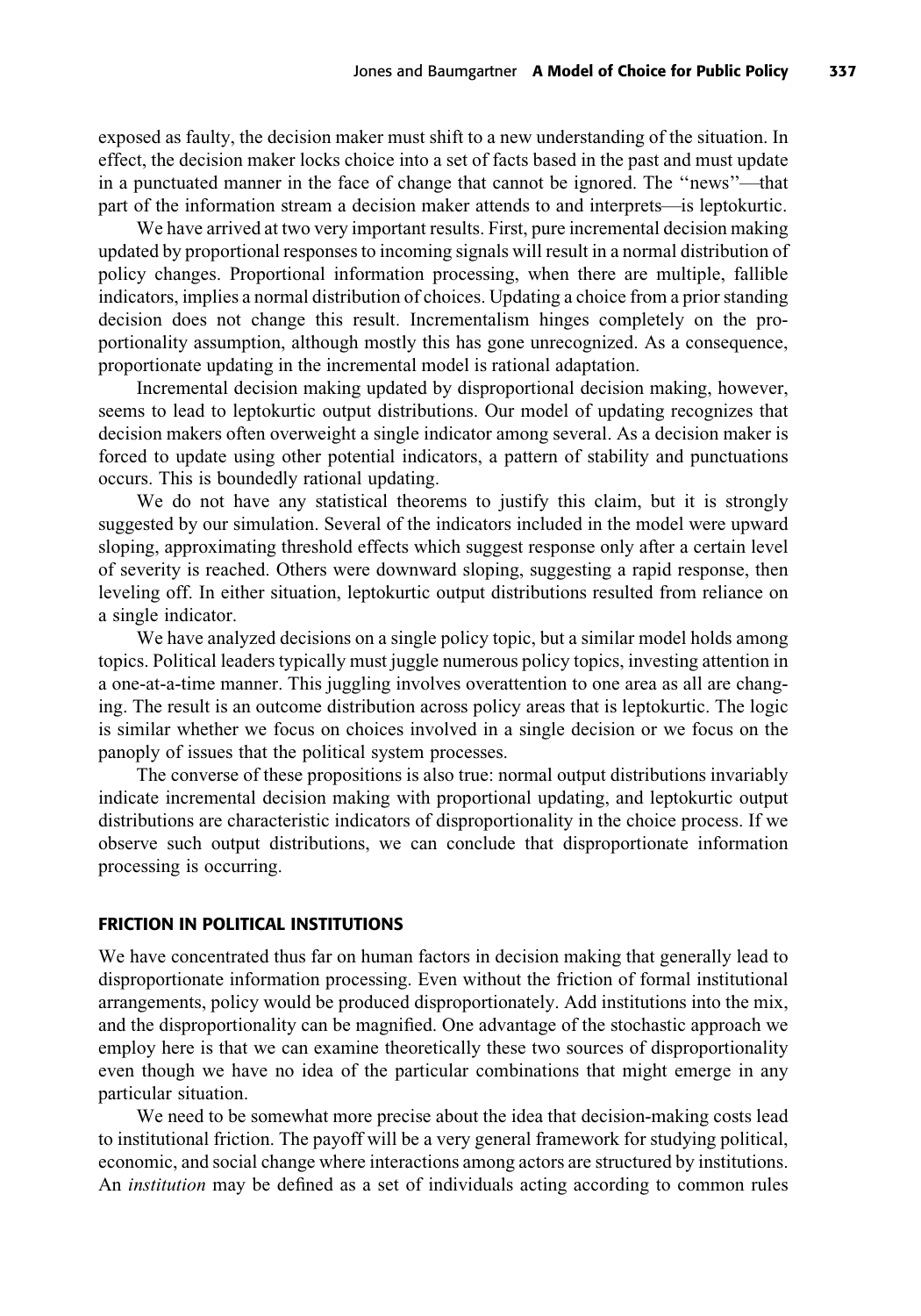resulting in collective outcomes. Institutional rules are not neutral, in the sense that different rules often lead to different outcomes (Jackson 1990, 2). These aggregations of individuals interacting according to rules react to information from the environment and come to a collective response (even if the collective response is simply the sum of individual actions, as it is for markets and elections and roll-call voting in legislatures).

Decision-making systems impose four kinds of costs in making decisions in response to a changing environment: decision costs, transaction costs, information costs, and cognitive costs. *Decision costs* are costs that actors trying to come to agreement incur. They include bargaining costs and institutionally imposed costs, such as those built into a separation-ofpowers governing arrangement (Bish 1973; Buchanan and Tullock 1962). Transaction costs are costs that parties incur after they come to agreement (North 1990). In market transactions, these involve such items as the cost of insuring compliance to contractual agreements and other payments to third parties to complete the transaction. It ought to be clear that in advanced democracies decision costs in the policy-making process heavily outweigh transaction costs. Bringing relevant parties to agreement in a system of separated powers (decision costs) generally outweighs the costs of holding hearings, enacting statutes, or changing budgetary allocations once agreement has been reached (transaction costs). In any case, we combine these costs in our analysis, terming them together ''decision costs.''

Information costs are search costs—costs of obtaining information relevant to making a decision. These are costs that exist when a person (or an organization) wants to make a decision. Cognitive costs are costs associated with the limited processing capacity of any social institution made up of human beings. These are costs that occur because people do not know they need to make a decision. If one is not attending to a key component of the environment, then he or she cannot decide to incur search or information costs. Information and cognitive costs will be imposed in any decision-making system, but decision and transaction costs are highly sensitive to the particular rules and procedures of institutions. These are pure institutional costs.

Institutional costs in politics may approximate the manner in which friction operates in physical models. How can we assess the level of friction that is present in a decisionmaking institution? In essence, we will treat the cognitive architectures of decision makers as part of a general ''cost structure'' that affects the processing of information. That will allow us conceptually to integrate the formal institutional costs with the ''cognitive costs'' of boundedly rational decision makers.

The manner in which a policy-making system responds to information is critical in assessing policy change. As we have seen, the major problem with the initial incremental model of policy change is that it did not incorporate the flow of information from outside the system. No matter what the external challenge, the system responded incrementally. That is quite unrealistic and leads to models that are easily rejected. If we can understand how decision-making systems respond to information in the absence of any institutionally imposed costs, then that idealized model can serve as a basis of comparison for systems that impose such costs.

A hypothetical fully efficient decision-making institution that imposed no costs would respond seamlessly to the world around it. That is, it would incorporate all relevant aspects of the information it encountered and would ''use up'' all the information in its decisionmaking process. The outputs of such a system would perfectly reflect the information flows coming from its environment (Simon 1996). If there were big changes in the environment, the system would respond with big changes. Similarly, small changes would generate only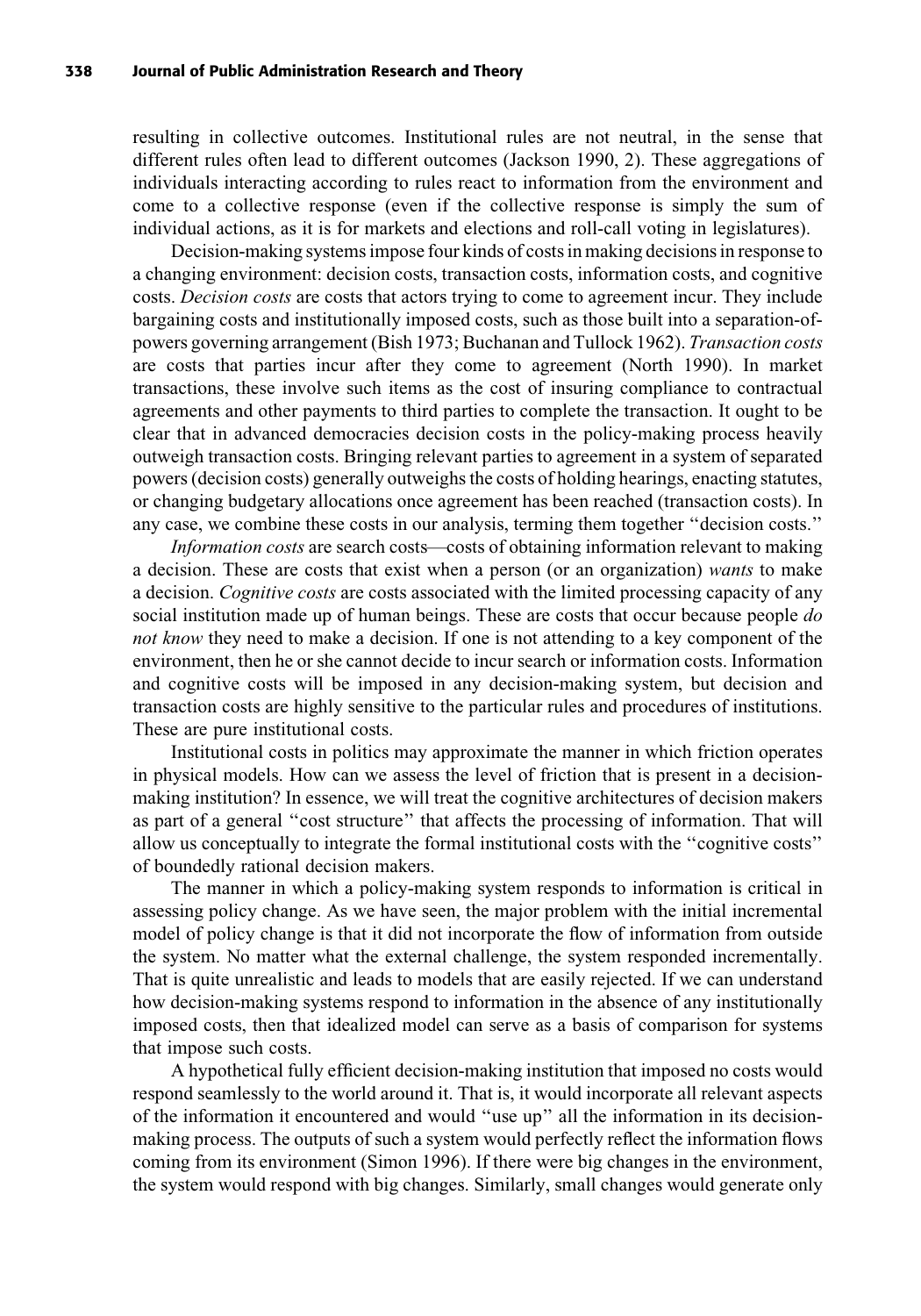small changes. The major example of such a cost-free system is the classical model of a competitive economy.

In such a pure system,

$$
R = \beta S \tag{5}
$$

where

 $R =$  response =  $\Delta O =$  change in output,

 $S =$  information (signal),

and  $\beta$  = benefits derived from the information flow (<1).

The system reacts directly to the input flow by changing its output. What happens in real institutions in which decision-making costs are imposed? If costs are assumed to act linearly on the system, then

$$
R = \beta S - C \tag{6}
$$

where

 $C = \text{costs}.$ 

Our hypothetical system continues to respond directly to the input flow. Now, however, it will not act until it recovers the costs that must be invested in reacting to the flow of information. Where costs are low, signals of low power get reflected into public policy. Where costs are high, only the strongest signals are translated into public policy. But the addition of set decision costs would have no great impact on the classical model; it simply generates a constant subtraction from the reaction of the system to the inputs—the reaction remains proportionate. In any case, set costs are not realistic.

In politics costs are imposed only when actors take the trouble to use the system to block action. For minimal changes, actors who would normally be opposed might not take the trouble. For major changes, they can mobilize and make use of the system to try to block changes, but they can also get on a bandwagon and push for even greater action than the signal might indicate. Costs might be proportionately high for signals of low strength (making the response less than the signal); but they might decline as the signal got stronger (making the response potentially more powerful than the signal). This leads to a model in which costs go down as the strength of the signal increases. While we cannot know exactly the form of the equation translating inputs into outputs, we do know that it is multiplicative rather than additive as in equation 6. The signal and institutional costs interact with each other to magnify the effects of the signal. This severely complicates matters and generally leads to leptokurtic output distributions:

$$
R = \beta S \times C \tag{7}
$$

In this model, costs interact with the signal.

# DISTRIBUTIONS

What would the different types of costs we just described generate in terms of distributions of outputs, when dealing with the same series of inputs? Figure 4 depicts idealized

 $\lceil 5 \rceil$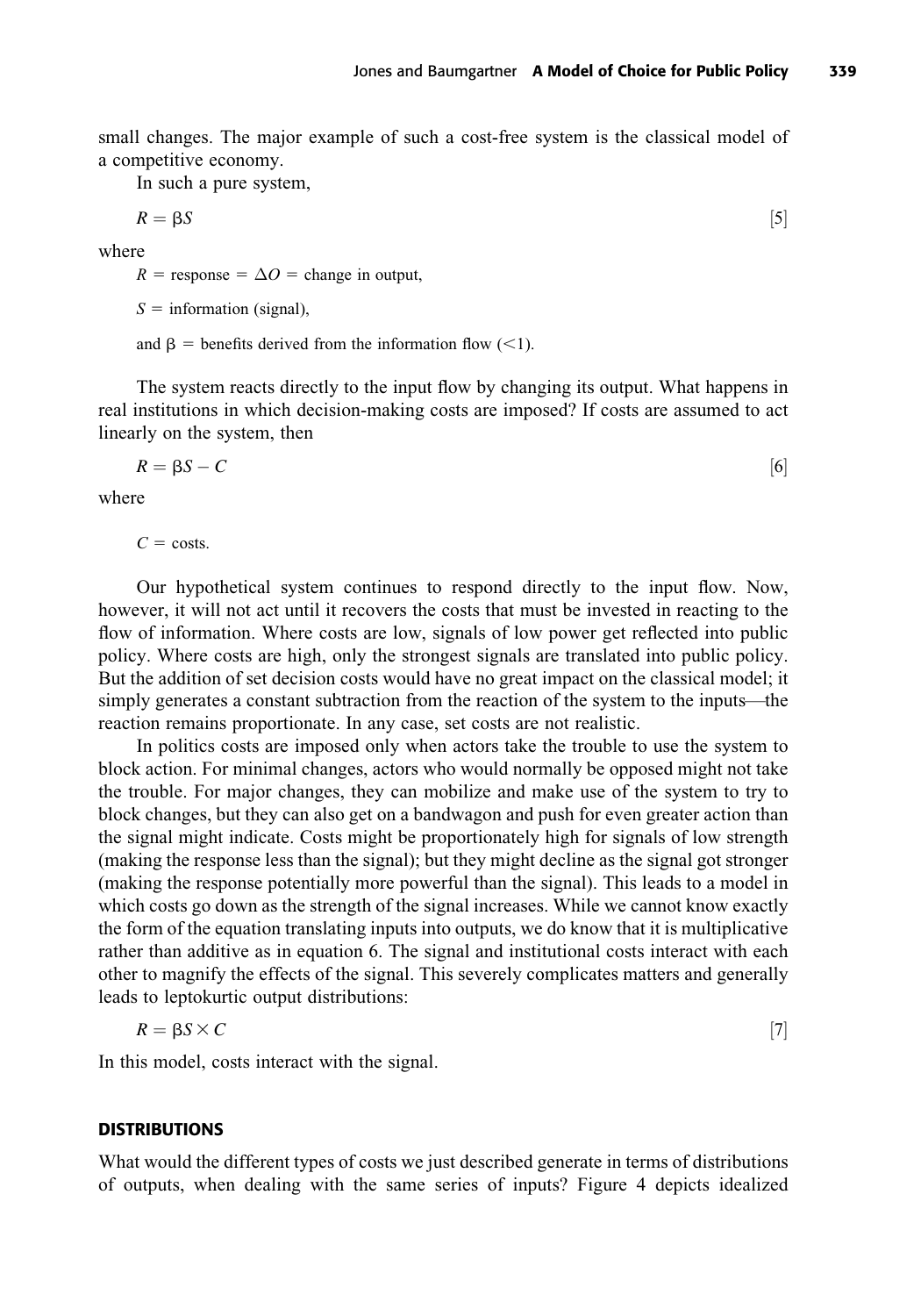



response functions to input flows for a frictionless cost-free policy system, a system with fixed institutional costs, and an interactive system. The frictionless system is highly sensitive to incoming information. For a hypothetical one-unit change in relevant information, the system responds with a proportional level of outputs. (If  $\beta = 1$ , then the inputs and the reactions are equal; if  $\beta > 1$ , outputs are stronger than inputs; if  $\beta < 1$ , then outputs are less than the inputs. But in any case the reactions are directly proportionate to the size of the input; this is reflected in the straight line going up from the origin along the 45-degree angle; it reflects a hypothetical  $\beta$  of 1.)

Figure 4 shows three curves: the frictionless one just described, one with fixed costs (also a straight line but to the right of the first one), and one with interactive costs (showing responses being very low but curving sharply upward as the size of the signal grows). The system with fixed institutional costs ignores signals of low intensity and then responds proportionally to the strength of the signal after some threshold in signal strength is reached. Like the first one, this model reacts proportionately but systematically at a lower level of response than if there were no decision costs. But let us consider the third line in some detail. This is the one where costs interact with the strength of the signal. In fact, the way we have modeled it here, costs reduce action up to some threshold and then gradually shift so that they amplify rather than reduce the reaction of the system to larger inputs. Such a model will produce virtually no response when signals are low but massive reactions to strong signals; leptokurtosis results from its disproportionality.

# COMPLEXITY IN INFORMATION PROCESSING

The preceding discussion reflects the complexity of human decision-making systems. We have here tried to simplify by analyzing institutional costs within a single framework. The key question is how people interacting in political institutions process and respond to signals from the environment. If institutions add friction to informational inputs, then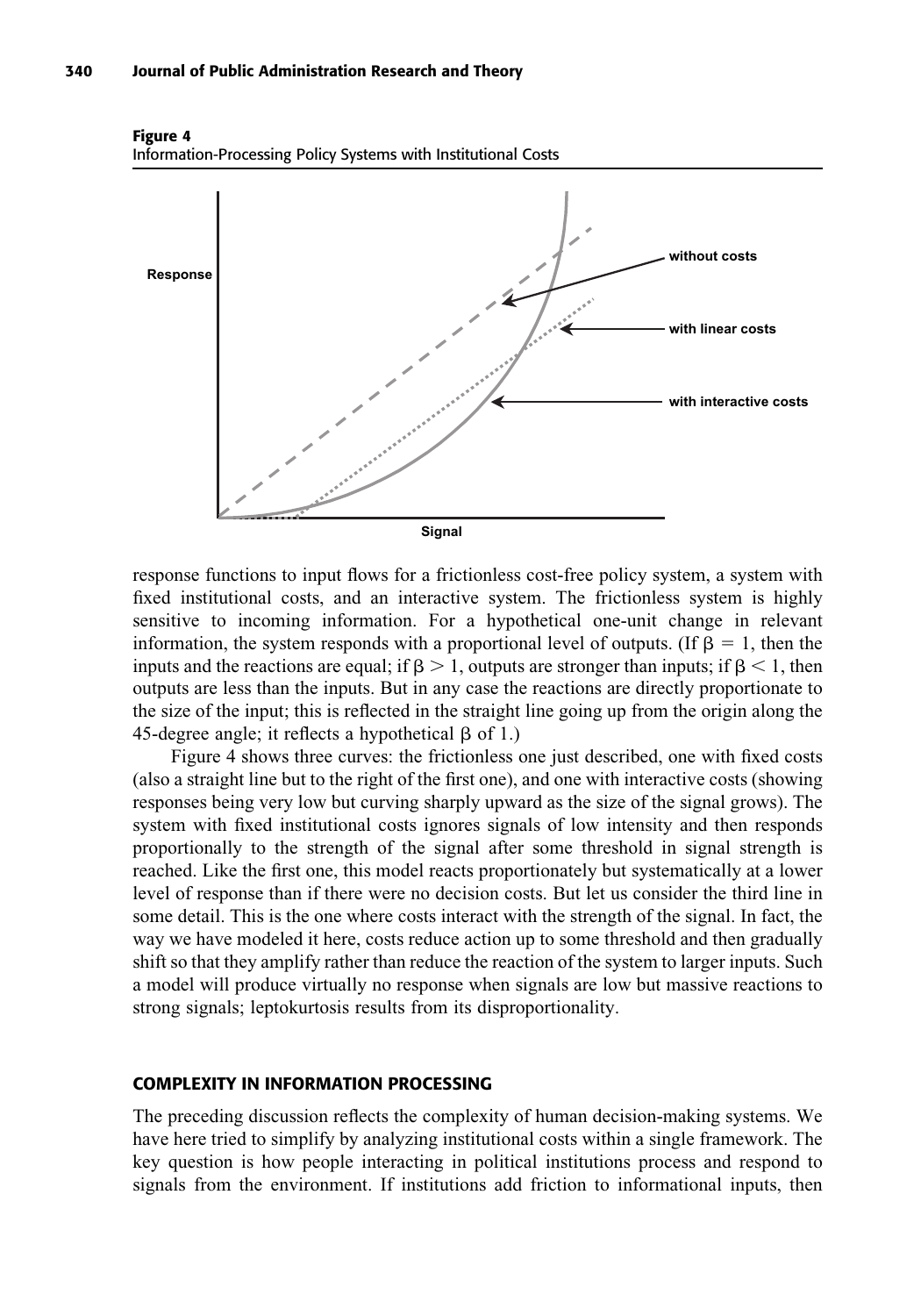outputs will not be directly related to inputs. But how will inputs and outputs differ in policy-making systems? We posit that whatever the input flow, the output flow will be both more stable (ignoring many important signals) and more punctuated (reacting strongly to some signals).

Lots of work in political science points toward an information-processing approach with political institutions playing major roles in creating the friction and disjointedness associated with this approach. Institutional analyses show that a ''policy core'' exists that is not responsive to changes in preferences (for example, through replacement of legislators in elections); but when preferences change enough to move the pivotal legislator's preferences outside the core, then major punctuations in policy can occur (Hammond and Miller 1987; Krehbiel 1998). Policy process scholars have argued that policy agendas change when attentiveness and mobilization are directed at particular aspects of a complex environment, raising the probability of major policy innovations based on new ideas. Again, stability (when attention is not directed at the issue) and punctuation (when it is) occur in a single process (Baumgartner and Jones 1993). Similarly, in elections, first-pastthe-post voting systems and partisan identifications by voters operate together to add great stability to election patterns that are nevertheless occasionally disrupted by realignments. In general, then, institutional decision costs will add to the kurtosis of output distributions.<sup>9</sup>

## SIMULATING GENERALIZED COST STRUCTURES

We now offer some simulations of the effects of generalized interactive cost structures on the output distributions of decision-making systems. We present the results of two different simulations. The first is a static simulation, in two stages. For the static simulation we think of information processing as occurring in stages, one associated with cognitive costs and one associated with institutional costs. At each stage, costs are assumed to be disproportionate to the size of the input signal. Informational inputs are transformed first because of the inevitable cognitive costs that would be there no matter what the institutional setting. The resulting series is then transformed a second time to simulate the institutional costs that may also be present. For the sake of simplicity, both transformations are identical. This allows us to know whether a simple two-stage transformation can generate leptokurtic output distributions of the form of figure 1. Then we turn to a more complex but more realistic dynamic simulation and ask the same question.

Think of an input stream affecting a policy-making system. We may characterize the input stream as a distribution. Because informational signals stem from numerous diverse sources, it is a reasonable assumption that the underlying (but unobserved) input distribution is normal, as would be the case for the implicit index model. Then the system imposes nonlinear transformations on the input stream, as in figure 4. This simulates the case of delay in responding to input signals at low levels of intensity and then responding with increasing intensity to the signal as it increases. For our static simulations, we use a cubic transformation. The particular form of the transformation is arbitrary, but the general logic is not:

<sup>9</sup> Institutions can also simplify decisions and overcome information and cognitive costs, leading to less kurtosis in outputs (Robinson 2004). But American national institutions were designed explicitly to impede overreacting and hence should lead to more kurtosis. Federalism, however, ought to operate against kurtosis by undermining veto coalitions (Baumgartner and Jones 1993).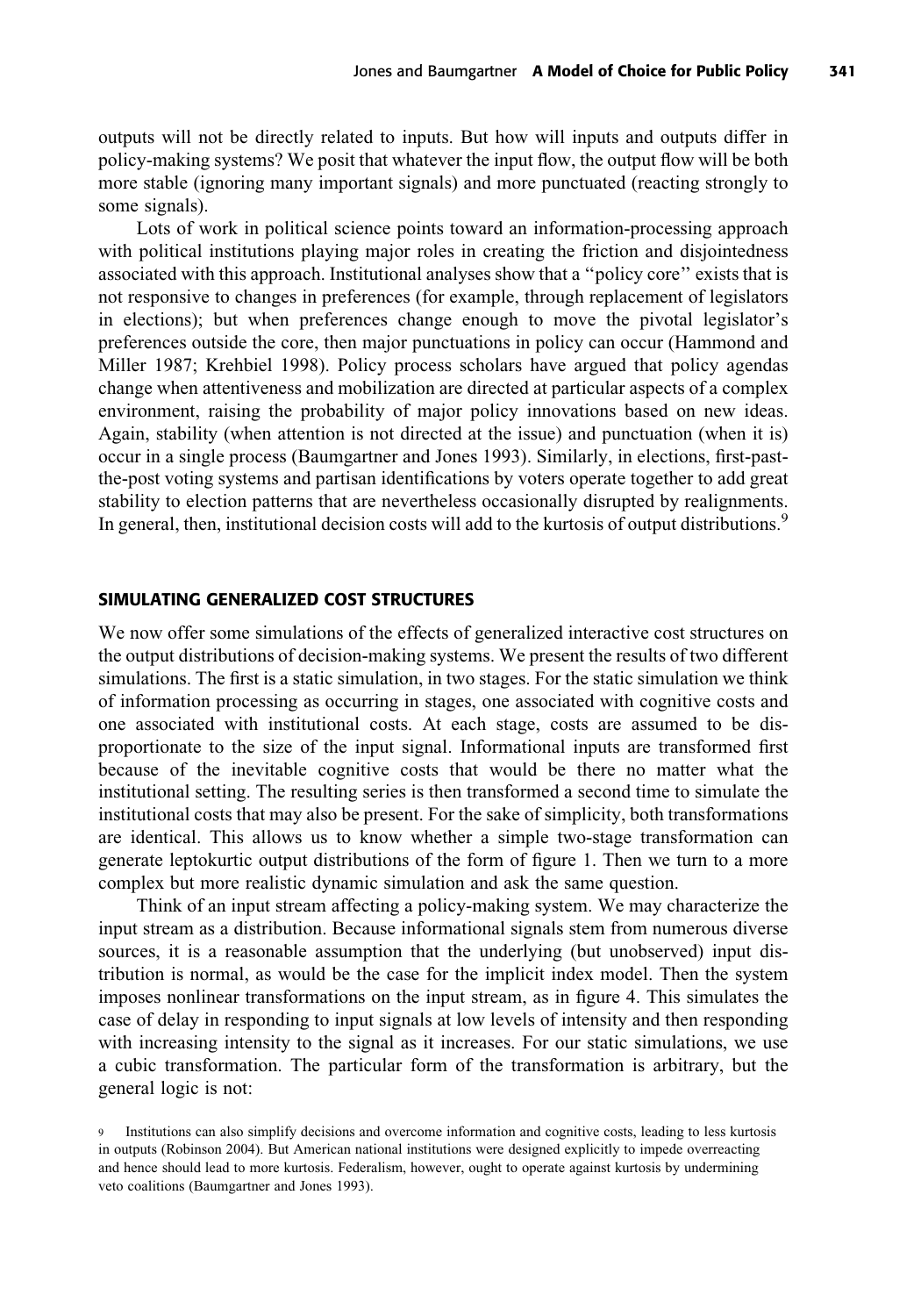#### Figure 5

Frequency Distributions of a Uniform Information Input with Two Cube Law Transformations Applied Sequentially. (The y-axis is truncated to illustrate the differences between the bodies of the distributions.)



Before we simulate the likely situation of a normal input distribution, we present in figure 5 a simulation for the case of a uniform input distribution in order to get a firmer understanding of just what the transformations do. This is a kind of limiting case in which the world has some uncertainty but may be monitored by one indicator, and that indicator is uniform and unchanging. We generated 10,000 random numbers drawn from a uniform distribution with a mean of 0 and a standard deviation of 1. We cubed these numbers once and cubed the resulting numbers once again. Then we made frequency distributions for all three sets of 10,000 numbers. The input series, being uniform random, has a strongly negative kurtosis value (e.g., it is platykurtic rather than leptokurtic). The first cube law transformation yields a kurtosis of 3.70, slightly more than the normal, while the second's kurtosis is 9.73 and is leptokurtic. Even in a hypothetical uniform world, nonlinear cognitive and institutional costs will yield leptokurtic output distributions.

Now we turn to a more realistic distribution of inputs in a complex world. The central limit theorem and the associated implicit index model dictate that the input distribution would be normal if diverse input streams are combined to yield an index or sum of the indicator values. Figure 6 simulates this situation, again with the two sequential cube transformations. Again the distributions are highly leptokurtic, with the first transformation producing a kurtosis of 36.30, and the second, 977.44. In both of these two important cases for the distribution of information coming into a policy-making system, outputs will be leptokurtic when costs are nonlinear.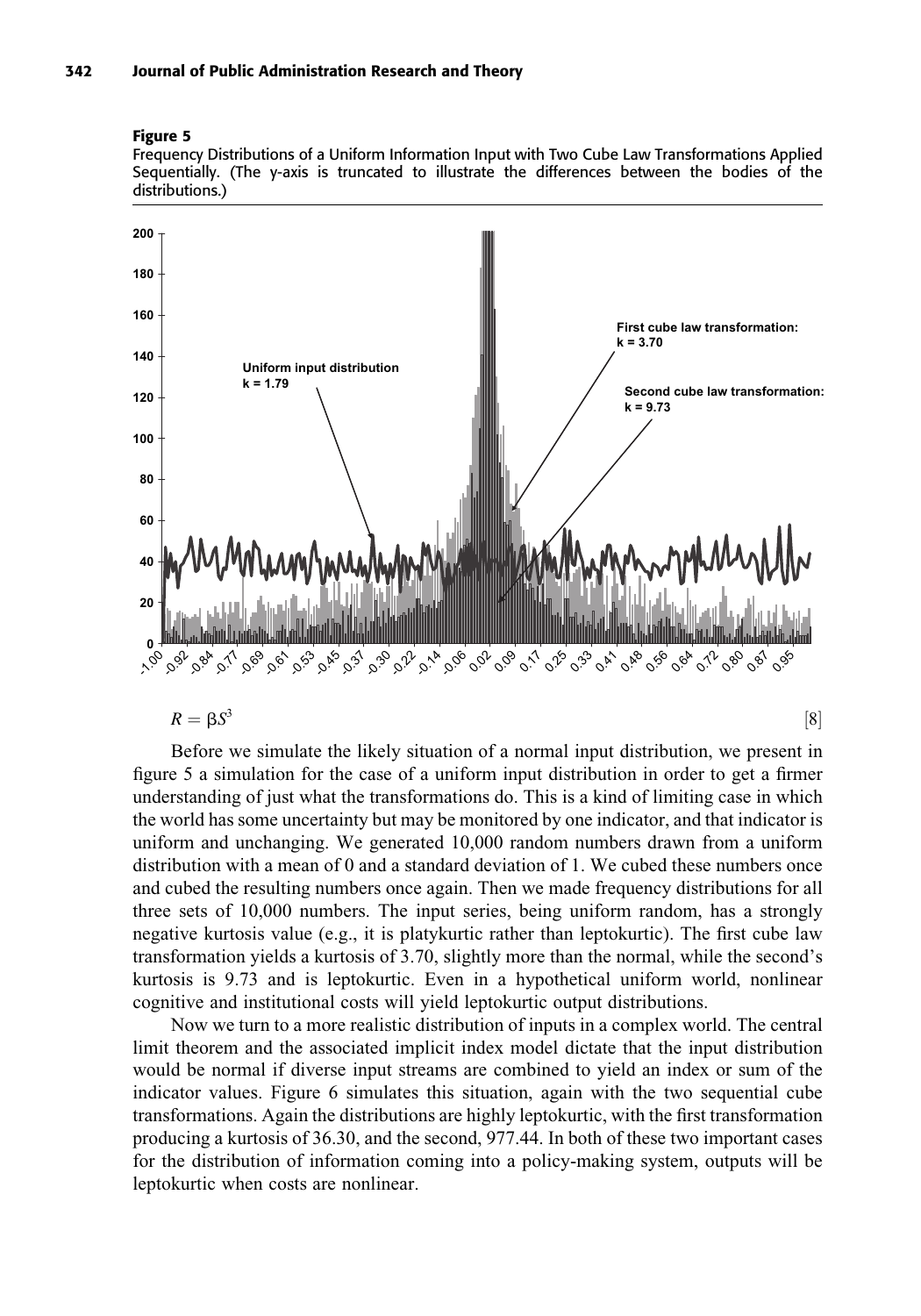#### Figure 6

Frequency Distributions of a Normal Information Input with Two Cube Law Transformations Applied Sequentially. (The y-axis is truncated to illustrate the differences between the bodies of the distributions.)



Much more important, however, is the fact that the leptokurtosis increases disproportionately as the costs move from cognitive costs alone (the first cube law transformation) to cognitive costs and institutional costs (the second transformation). This happens regardless of the input distribution—the ordering of the distribution by extensiveness of cost imposed leads to a parallel ordering of the magnitude of kurtosis. Remember that an informationally efficient institution (or, for that matter, decision maker) would translate information into policy outputs in a proportional manner. As costs are imposed, either by the cognitive ''stickiness'' of the decision maker or by the formal ''stickiness'' of the political institution, the result is increasing kurtosis in the distribution of outputs.

## FURTHER OBSERVATIONS ON THE TRANSFORMATIONS

We have reason to expect that cognitive costs will be added in a convex curve relationship like the cube law represents. Attention allocation and the general bias toward the status quo in most systems of decision making work to delay responses; but then internal dynamics can operate to respond increasingly intensely to the stimulus via positive feedback effects. The cube law and other upward-turning, convex curves model this kind of general process. It is also possible that cognitive costs act to cause immediate overreaction and then a dampening down of response. This would be modeled by a concave curve, such as the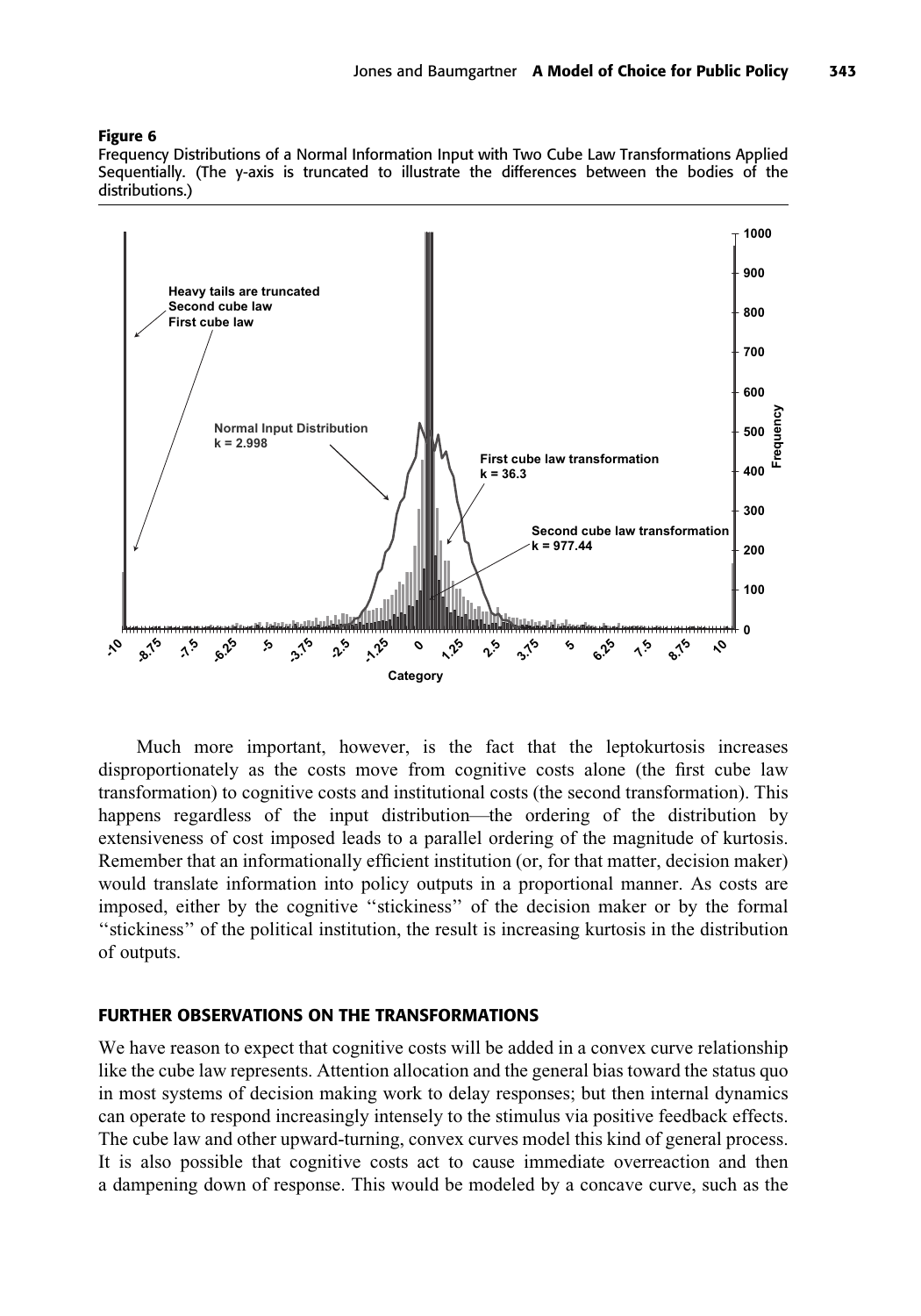| Distribution Used for the<br><b>First Transformation</b> | <b>First Transformation</b><br>(Cognitive Costs) | Second Transformation (Institutional<br>Costs) (Results from the First<br>Transformation, Cubed) |
|----------------------------------------------------------|--------------------------------------------------|--------------------------------------------------------------------------------------------------|
| Power 3 (Cube)                                           | 39.304                                           | 974.441                                                                                          |
| Power 5                                                  | 368.044                                          | 5,393.799                                                                                        |
| Power 7                                                  | 8,880.357                                        | 9,999.961                                                                                        |
| Exponential                                              | 38.239                                           | 3,947.561                                                                                        |
| Logarithm                                                | 6.771                                            | 133.913                                                                                          |
| Square Root                                              | 2.500                                            | 7.534                                                                                            |

Kurtosis Calculations for 10,000 Random Normal Numbers, Transformed Nonlinearly and Subjected to a Second Cube Transformation

Note: The table shows kurtosis values of a distribution of data after transforming a Normal random input series once and then twice. The first transformation, designed to simulate possible cognitive costs, multiplies the input series by the factor described in the left-hand column. The second transformation simulates institutional costs, and this does not change; it always cubes the results from the first transformation. For example, the first row shows that when the input series is cubed, the resulting distribution has a kurtosis value of 39. When this series is again cubed in the second transformation, the value is 974. In the second example the first transformation raises the input series to the fifth power, leading to values of 368 after the first transformation and 5,394 after the second. A wide variety of transformations is used to simulate possible cognitive cost structures. All generate high kurtosis scores.

logarithm or a power function under 1.0. But based on our understanding of the structures of American government, we are pretty sure that the institutional costs of the Madisonian variety operate to cause delays in responses. These institutional facets can be overcome, but they generally operate in a single direction: toward more delay. Therefore, we can imagine the two sets of costs in our model to operate differently; we assess that possibility below.

Table 1 reports the results of a few more simulations of the form described above. Here we use a variety of different assumptions about the form of cognitive costs but continue to use a cube law to model institutional costs. That is, we assume that various curves might describe the disproportionality associated with cognitive costs, but only a convex curve such as the cube law can model the operation of American-style institutional decision costs. The first column in the table lists the transformations used to model cognitive costs. The second column reports the results of several transformations representing cognitive costs. All save one—the square root transformation—have kurtosis values considerably in excess of 3.0, the value for the normal distribution. The value for the square root transformation is less than 3, suggesting that cognitive costs can yield distributions that are less punctuated than the normal.

In the third column of table 1, a cube transformation is applied, and all values substantially exceed the normal. This will be true generally of the general class of convex transformations that model institutional decision costs—power functions of values above 1, the exponential, and other such transformations all will lead to kurtosis values above 3.0 for most if not all input distributions.

If we were to monitor a rational-adaptive decision process over time, in which diverse input streams were combined through the implicit index model, we would see a normal distribution of outputs. Proportionate information processing implies a normal distribution and a kurtosis value of 3.0. Cognitive costs move the kurtosis value of outputs away from 3.0 in this manner: If the decision-making process generally encourages delay and overresponse, the kurtosis value will be greater than 3.0; if it encourages overresponse and

#### Table 1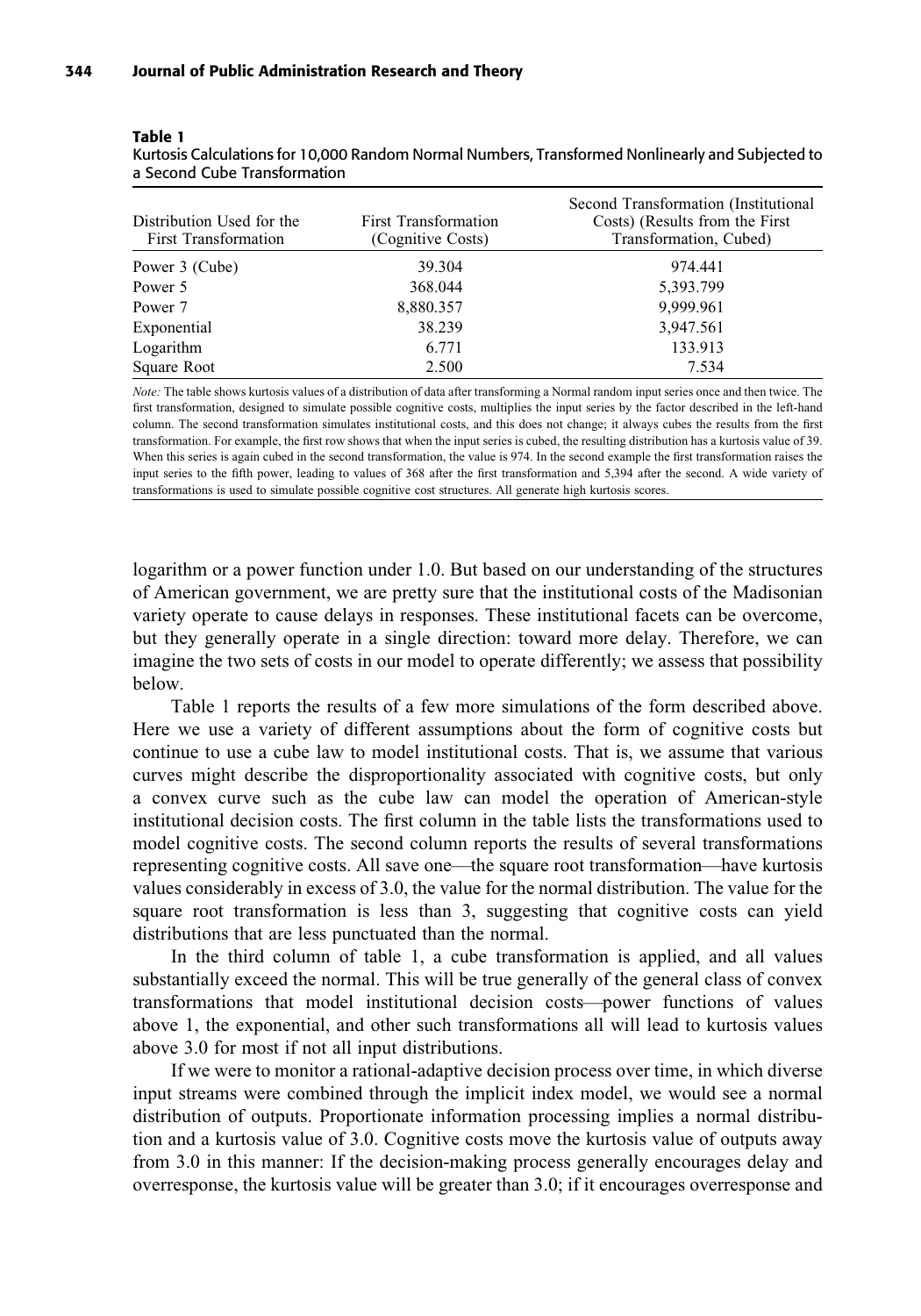then dampening down, the value will be less than 3.0. Because of the manner in which attention must be allocated, we expect that generally the former will be true, but there is no way to be absolutely certain. We can say with certainty, however, that decision-making costs, such as those imposed by formal American governing institutions, will work to increase kurtosis values, because they build in delay. This institutional delay implies that no response occurs for low input values. The accumulated delay, however, has a corollary: overresponse when response finally does occur.

# DYNAMIC SIMULATIONS OF INSTITUTIONAL FRICTION

Now we turn to a dynamic simulation of institutional friction. In association with Professor James Stimson of the University of North Carolina, we have designed a computer simulation to study the effects of institutional friction on the distribution of policy outputs.<sup>10</sup> Our theory is dynamic, so the model is similarly dynamic, but it is more complex than the simple transformations we discussed above. We ask the basic question of whether a simple dynamic model of institutional friction can generate leptokurtic output distributions of the form of figure 1. If we can confirm our static simulations with a dynamic one, we will be all the more confident that we are on the right track.

The model examines only the friction component of our theory; it does not incorporate negative or positive feedback effects that can affect the policy process. It has four fundamental components:

- a signal that is input into a hypothetical policy-making system
- a friction mechanism that sets a threshold below which the system responds only partially
- an error accumulation feature that builds up pressure in the environment that may produce subsequent policy action
- a response that is dictated by the strength of the input signal and institutional friction that has accumulated from previous periods

Basically we draw an input signal from a normal distribution and run it through a system that adds friction. Friction is modeled by a parameter that operates as a threshold. Above the threshold, the signal generates a response equivalent to the strength of the signal—the signal has overcome the friction. Below the threshold, it generates a partial response. Friction is slowing down the response. If the ''partial'' response is set to 0, then below the threshold we have ''gridlock''—no response whatsoever. If the partial response is positive, then the system responds to the input signal with some fraction of the signal strength. The policy-making system has added friction by attenuating the response but not entirely blocking it. The model also has an ''error accumulation'' feature by which partial responses allow the system to get out of adjustment to its informational environment. That part of the signal that is not responded to accumulates and can affect the policy-making process in the future.

<sup>10</sup> We are deeply indebted to Professor Stimson, who suggested the idea of a dynamic simulation and wrote the code. The code is available from us at [http://www.policyagendas.org.](http://www.policyagendas.org)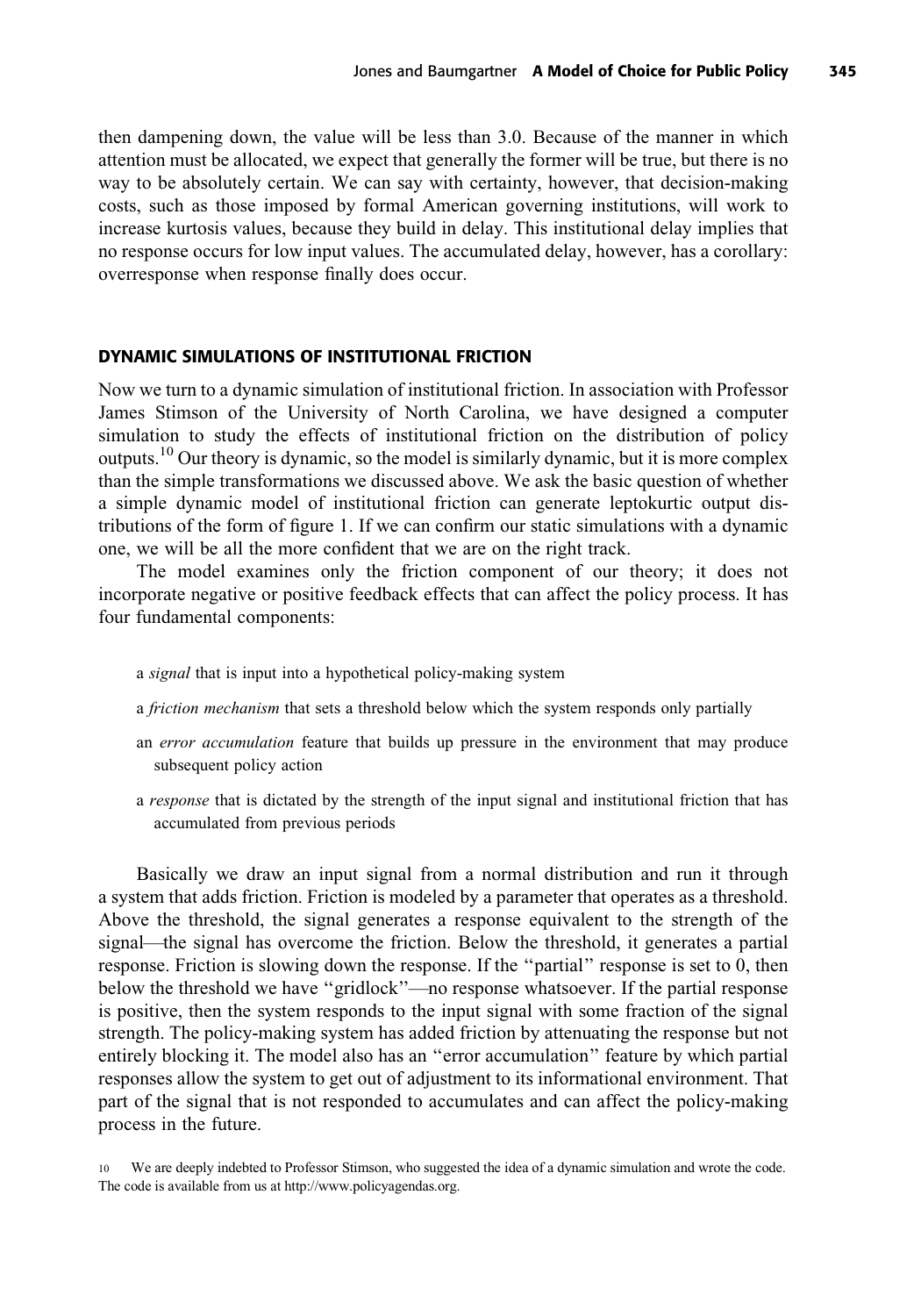The model has two variables, the information signal and the policy response, and it has three parameters that model the institutional friction and govern the policy response. The signal flows through the system, generating a policy output that is dependent on the operation of this simulated institutional system.<sup>11</sup> We simulate the input signal at time t by a random draw from the standard normal distribution (that is, with a mean of 0 and a standard deviation of 1). One might think of this as input from an implicit index with ''rational adaptation,'' so that the simulation will focus on institutional friction alone.

The friction parameter, C, acts as a threshold, and its level can be set by the user of the simulation. Above the value of  $C$ , the signal generates a response proportional to the strength of the signal. Below the value of C, the signal generates only a partial response. The extensiveness of the response is governed by the efficiency parameter,  $\lambda$ ; if  $\lambda = 1$ , then there is essentially no threshold and no institutional friction. The signal passes through the institutional frame unhindered, generating a response proportional to its strength. If  $\lambda = 0$ , then there is no partial response to the signal, and friction is at its maximum. The  $\lambda$ parameter is also user specified.

If the signal is hindered, that portion of the signal that does not generate a response cumulates and is added to the next period's signal strength. This simulates the buildup of pressure when problems fester and are only partially addressed. But it is possible that the whole situation will "blow over," and that happens in the model when an input signal receives a negative sign when the cumulated signal is positive (and vice versa). That is, the model allows accumulated pressures both to build up and to dissipate.

Finally,  $\beta$ , the amplification parameter, is set by the user.  $\beta$  allows for the signal to be magnified or attenuated in the translation process. It is linear only, whereas positive feedback effects might be modeled in a more complex fashion. But at present we simply want to examine whether a simple dynamic friction process can generate leptokurtic outputs.

The simulation relies on repeated random draws that are run through the system. These random draws are the  $S_t$ —that is, the hypothetical time series, and t is one million. Results of our hypothetical policy-making system that has run for a million time periods

11 The model may be written as follows: The variables:

 $R_t$  = response

 $S_t$  = input signal

The parameters:

- $C =$  friction parameter
- $\lambda$  = efficiency parameter
- $\beta$  = amplification parameter

 $R_t = \beta S_t$  if  $S_t + \sum S_{0 \le k} > C$ ; otherwise  $R_t = \lambda \beta S_t$ 

where

 $0 < \lambda > 1$  ( $\lambda$  may vary between 0 and 1),

 $0 \lt t > k$  (the time series goes from period 0 to period k),

and  $S_t = N(0,1)$  (each input signal is drawn from a standard normal distribution).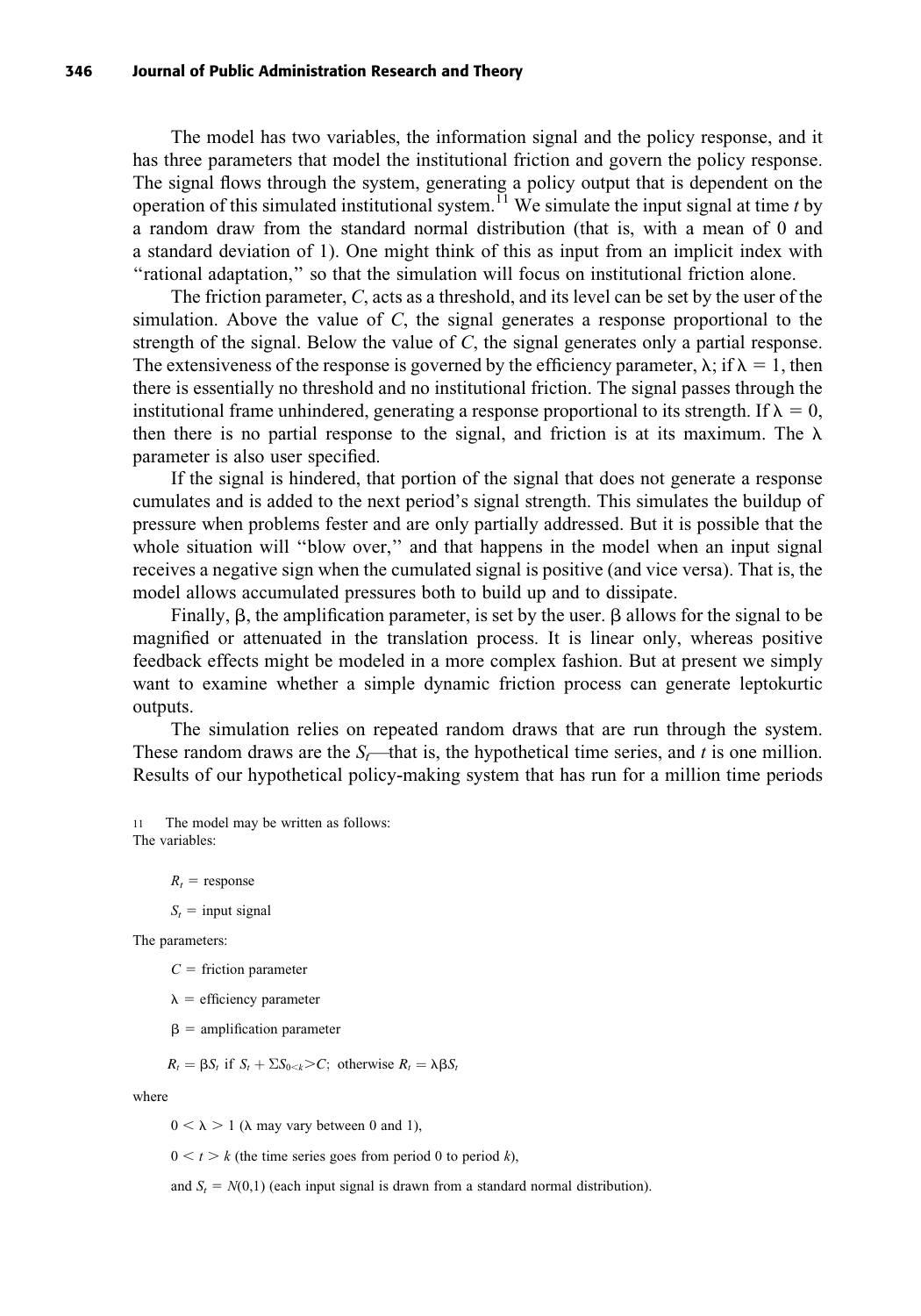are input into a frequency distribution. This allows us to study the shape of the distribution, including its kurtosis. We can then alter the friction and other parameters of the system (there are only three parameters, and each can be adjusted easily by the user) and observe the results. On a portable computer, each simulation takes just a few seconds, even with a million observations.

The primary finding from the simulation is clear and unambiguous: for appreciable friction, output distributions are invariably leptokurtic. Numerous runs of this simulation yield leptokurtic output distributions.<sup>12</sup> A direct comparison between figure 1 and one of our simulations gives some indication of the extent to which we have properly modeled the friction process by our simulation. Figure 7 compares directly a simulation incorporating a great amount of friction with a considerable partial response.<sup>13</sup> A normal distribution with similar standard deviation is presented for comparative purposes. The similarities between the two are remarkable, with both having strong central peaks and very fat tails. Clearly institutional friction is capable of producing policy output distributions consistent with what we observe empirically. Nevertheless, there are some differences; the simulated graph is not as leptokurtic as the actual data, which have both a more concentrated central peak and fatter tails. In effect, institutional friction (at least the way in which we have modeled it) cannot fully account for budget distributions. This is almost certainly due to the exclusive focus on friction in the model, with no provisions for positive feedback and cascades, and the assumption that cognitive costs are unimportant.

More complete results are presented in figure 8. There we graph the kurtosis of the resulting output series against  $\lambda$ , the parameter that captures partial response, for three levels of the threshold parameter. (Recall that the input series are always the same.) The system works entirely as expected. The stronger the friction, the more punctuated the policy output. Kurtosis is a function of both the threshold  $C$  and the extent of partial response—leakage through the threshold. As the threshold increases, kurtosis increases exponentially (note the log scale). When little leakage occurs with a high threshold, kurtosis is exceptionally large most of the cases represent no change, but a small number of really big punctuations occur. When the leakage around the institutional friction reaches a maximum (at  $\lambda = 1$ ), the level of the threshold is irrelevant, and kurtosis for all values of the threshold equals 3, the value for the normal input distribution. No friction, no leptokurtosis. It is that simple.

In general, the dynamic simulation supports our general argument here that the interaction of cognitive factors with institutional friction invariably leads to a pattern across time of general stability with episodic punctuations. And our simulations allow us to show that with friction set to 0 or leakage set to its maximum, there is no punctuation at all. So we believe there is something important in these parameters that explains the punctuated equilibrium patterns that we observe in the real data.

# THE GENERAL PUNCTUATION HYPOTHESIS

The results of our analyses and simulations lead to a testable hypothesis about the interaction of boundedly rational decision makers and the institutions within which they make choices. As all government institutions impose costs, we expect all outputs from

<sup>12</sup> This is so for equations in which  $C = 1$  and greater. The friction parameter has standard deviation units, so

 $C = 1$  may be interpreted as a system that responds to about one-third of the signals it receives.

<sup>13</sup>  $C = 3$ ;  $\lambda = 0.4$ ;  $B = 1$ .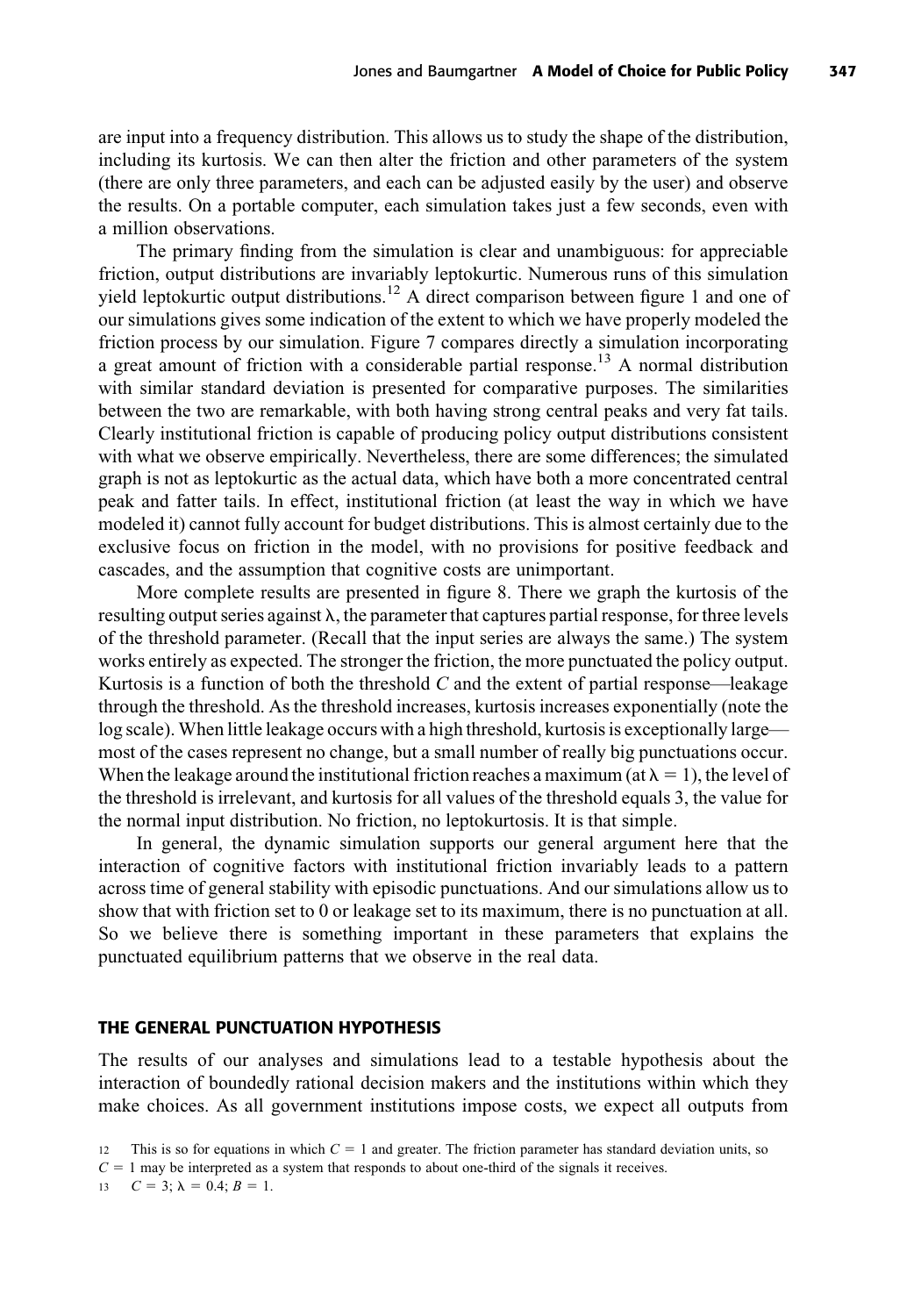

Figure 7

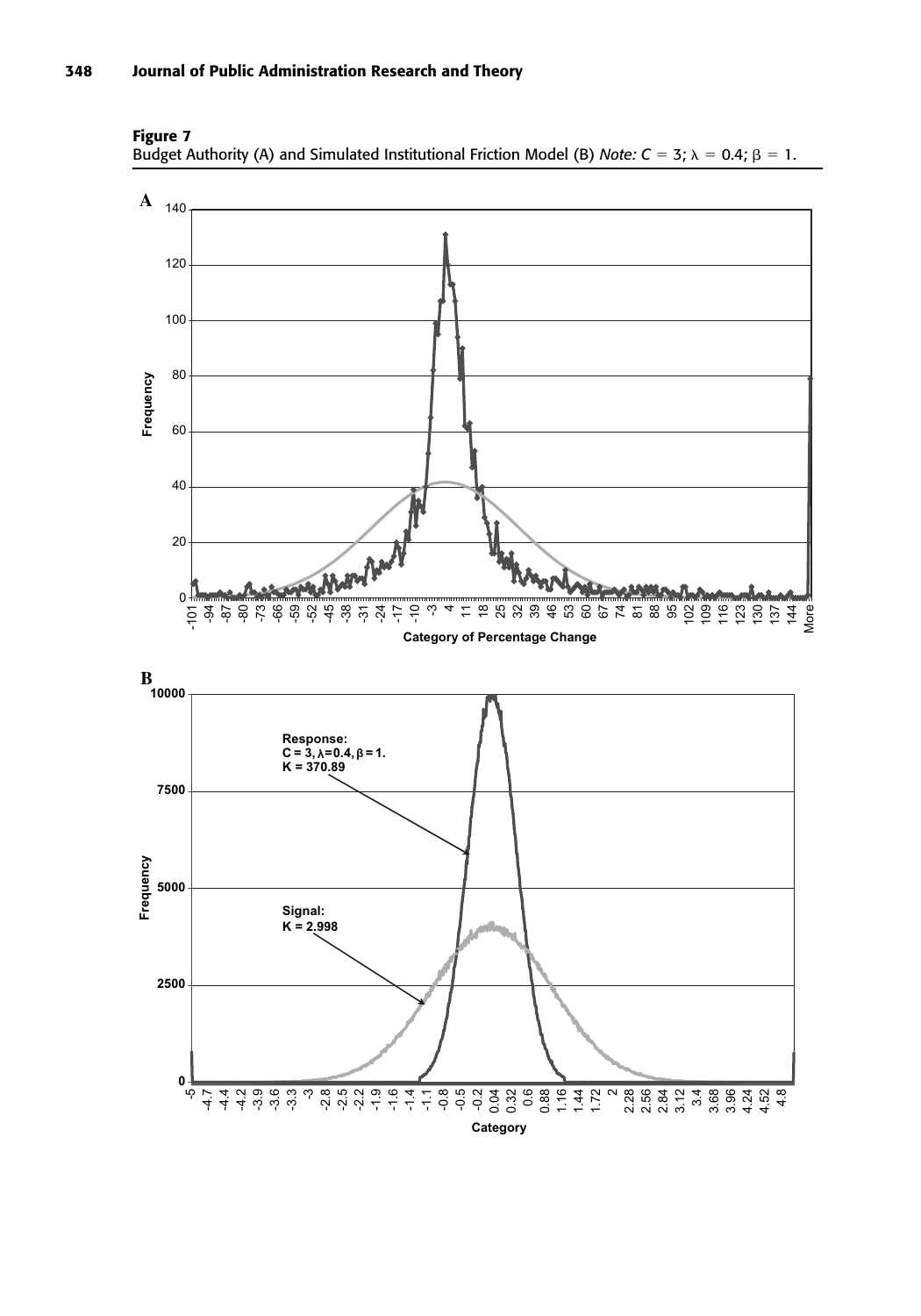

Figure 8 Kurtosis Values as a Function of the Extent of Institutional Friction

them to show positive kurtosis. As decision-making costs increase—that is, as it is more difficult to translate informational inputs into policy outputs—the more leptokurtic the corresponding output distributions. We term this the *general punctuation hypothesis*. We have tested this hypothesis and have found very strong evidence in its support (Jones and Baumgartner in press, ch. 7; Jones, Sulkin, and Larsen 2003). Kurtosis increases as the (implied) institutional friction of the process increases.

# **CONCLUSIONS**

In this article, we have detailed a robust model of choice that incorporates both incrementalism and punctuated equilibrium and have developed a fresh look at policy change using stochastic process methods. Incrementalism and proportional updating to incoming information, which we show here to be equivalent models, invariably yield normal distributions of outcomes. Disproportionate updating results in fat-tailed distributions, basically generated by interdependencies among cases. Our simulations of friction models suggest that adding costs increases the kurtosis of distributions—the extent to which they are punctuated.

The institutional friction model is a policy-making model, basically an extension of our earlier punctuated equilibrium model. Here we have been able to develop a full underlying decision-making model that supports the policy-making model and subsumes under it both the incrementalist and the punctuated equilibrium models.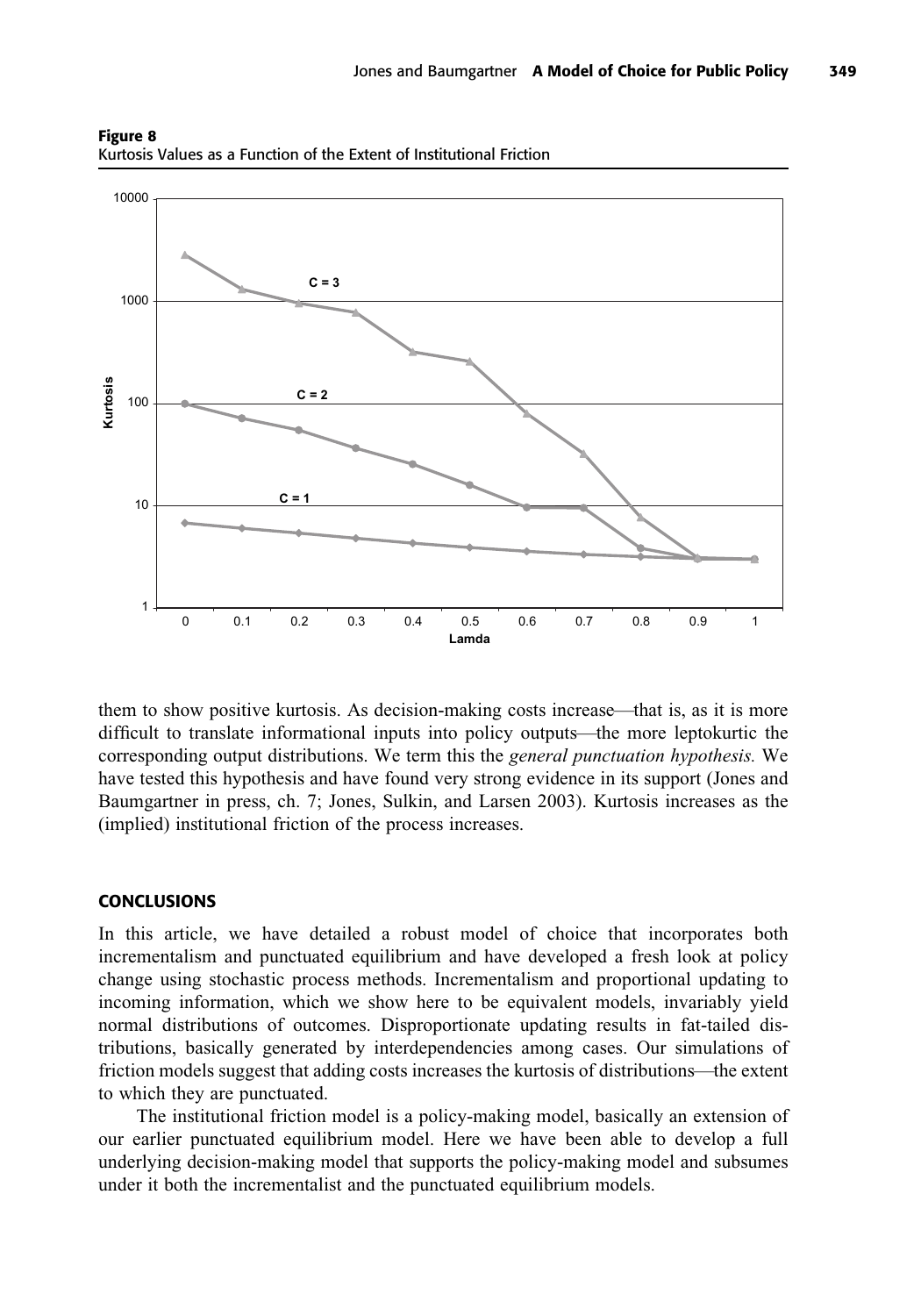One irony in our study is that the early incrementalists may have erred partly by not realizing just how right they were. Their model of boundedly rational information updating clearly recognized that policy makers could not make systematically comprehensive adjustments to changing environmental signals. The model that we have proposed here and the empirical results from the U.S. federal budget presented in figure 1 show a tremendous tendency toward incrementalism. The size of the central peak in these distributions is enormous when compared to the normal distribution. This reflects the inability or unwillingness of decision makers to react proportionately to moderate changes in the environment; rather, they tend to underreact to these. What the incrementalists overlooked, and what we add in this approach, is the direct corollary of the disproportionate response that they incorporated in their early models: that information that is ignored will accumulate over time, producing occasional lurches or policy punctuations. These produce the ''fat tails'' characteristic of the leptokurtic distributions that we have shown empirically and derived through simulations. The incrementalists got it right but told only half the story. A more general approach, presented here, based on disproportionate response to information both demonstrates the importance of the original insights of the incrementalists and makes a more complete and realistic model of the policy process.

# **REFERENCES**

Arnold, Douglas. 1990. The logic of congressional action. New Haven, CT: Yale University Press.

- Baumgartner, Frank R., and Bryan D. Jones. 1993. Agendas and instability in American politics. Chicago, IL: University of Chicago Press.
- Berry, William D. 1990. The confusing case of budgetary incrementalism: Too many meanings for a single concept. Journal of Politics 52:167–96.
- Bish, Robert. 1973. The public economy of metropolitan areas. Chicago, IL: Markham.
- Breunig, Christian. 2003. Distribution of budget changes in Germany, the United Kingdom, and the United States. Paper presented at the Western Political Science Meetings, Portland, OR, March 11–13.
- Buchanan, James M., and Gordon Tullock. 1962. The calculus of consent. Ann Arbor: University of Michigan Press.
- Cefis, Elena, Matteo Ciccarelli, and Luigi Orsenigo. 2001. The growth of firms: From Gibrat's legacy to Gibrat's fallacy. European Pharmaceuticals Regulation and Innovation System Working Paper.
- Davis, Otto A., M. A. H. Dempster, and Aaron Wildavsky. 1966. A theory of the budget process. American Political Science Review 60:529–47.
	- ———. 1974. Towards a predictive theory of government expenditure: US domestic appropriations. British Journal of Political Science 4:419–52.
- Downs, Anthony. 1957. An economic theory of democracy. New York: Harper-Row.
- Fenno, Richard F., Jr. 1966. The power of the purse: Appropriations politics in Congress. Boston: Little, Brown.
- Gist, John R. 1982. "Stability" and "competition" in budgetary theory. American Political Science Review 76:859–72.
- Hall, Richard. 1996. Participation in Congress. New Haven, CT: Yale University Press.
- Hammond, Thomas, and Gary J. Miller. 1987. The core of the Constitution. American Political Science Review 81:1155–74.
- Hayes, Michael T. 1992. Incrementalism and public policy. New York: Longman.
- Jackson, John E., ed. 1990. Institutions in American Society. Ann Arbor: University of Michigan Press. John, Peter, and Helen Margetts. 2003. Policy punctuations in the UK. Public Administration 81:411-32.
- Jones, Bryan D. 2001. Politics and the architecture of choice. Chicago, IL: University of Chicago Press.
- Jones, Bryan D., and Frank R. Baumgartner. 2005. The politics of attention: How government prioritizes problems. Chicago, IL: University of Chicago Press.